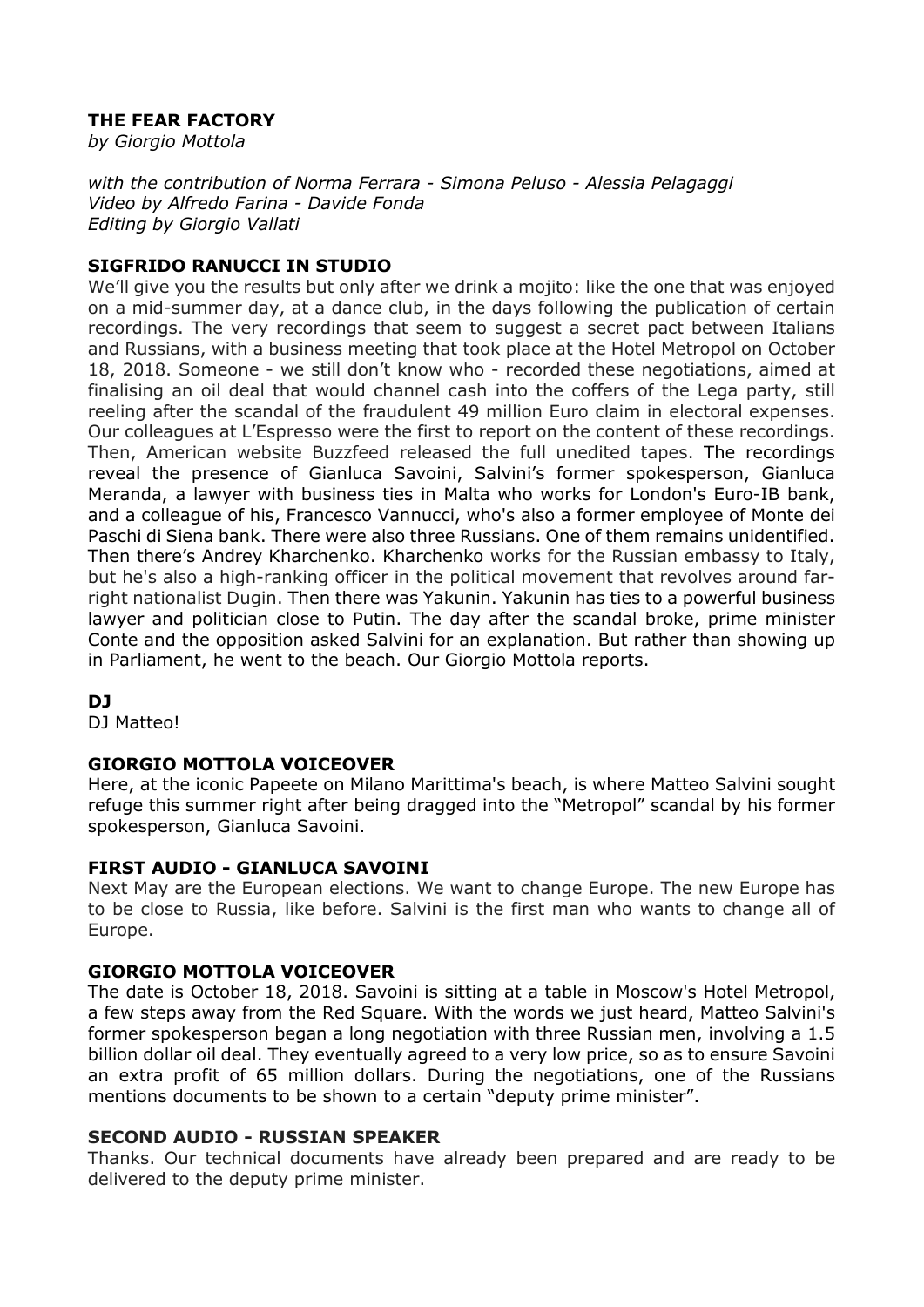# GIANLUCA SAVOINI

Yes, yes.

# GIORGIO MOTTOLA VOICEOVER

Salvini has always denied any involvement with these interactions, despite having never offered a detailed explanation.

# MATTEO SALVINI - FEDERAL SECRETARY OF THE LEGA PRESS CONFERENCE OF 12 JULY 2019

Forgive me for being late, I was hiding the last Rubles under the couch of the Ministry, because it's not like 65 million... In fact, we signed an agreement with Italian dance clubs so that this summer you'll be able to pay in Rubles, and you'll get a discount if you pay cash with laundered money of dubious origin.

#### GIORGIO MOTTOLA VOICEOVER

Jokes aside, there is one odd coincidence. The night before the meeting, on 17 October 2018, Salvini too was in Moscow. He spoke, in his capacity as interior minister, at an official Confindustria Russia event and even broadcast the event live on his Facebook page.

# MATTEO SALVINI - FEDERAL SECRETARY OF THE LEGA

Every time I return to Italy, a few newspapers have fun saying that "Salvini goes to Russia because the Russians are paying him". Nobody's paying me; I come here because I believe the sanctions are madness - economically, socially and culturally.

# GIORGIO MOTTOLA VOICEOVER

Right after the scandal broke, Salvini stated he was unaware of the fact that Savoini, too, was in Moscow during the days of the negotiations. But as you can see from this previously-unreleased video, while the Lega leader was on stage at the Confindustria Russia event, Savoini was just metres away, sitting in the front row.

#### GIUSEPPE CONTE - PRIME MINISTER OF ITALY

This visit included Deputy Prime Minister Salvini's participation in 2018 General Assembly of Confindustria Russia, which Mr. Savoini too is said to have attended. The events and meetings following the event organised by Confindustria Russia were of a private nature.

#### GIORGIO MOTTOLA VOICEOVER

The private meetings to which the Prime Minister is alluding took place on the 85th floor of a Moscow skyscraper, at the Rusky, one of the most exclusive restaurants in the Russian capital. Here, on 17 October 2018, namely the night before the business meeting at the Metropol, Salvini had a private dinner with Savoini and other people.

#### GIORGIO MOTTOLA

Hi Minister, this is Giorgio Mottola from Report. What did you and Savoini talk about on October 17 at the Rusky?

#### MATTEO SALVINI - FEDERAL SECRETARY OF THE LEGA

Today is August 3, my friend. Any other questions?

#### GIORGIO MOTTOLA

Yes but today there's also an investigation for international corruption.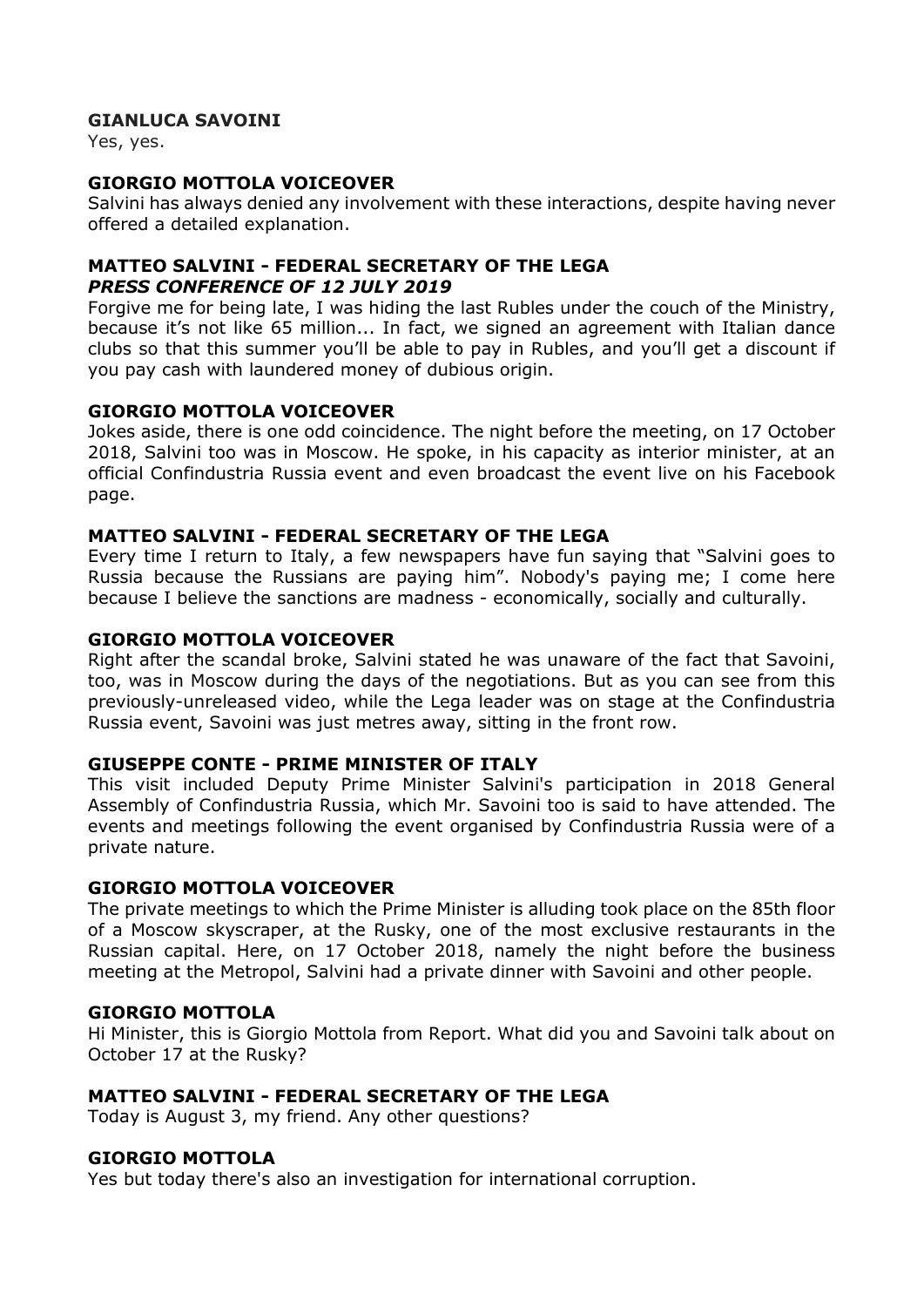# MATTEO SALVINI - FEDERAL SECRETARY OF THE LEGA

And the investigation is moving forward.

#### GIORGIO MOTTOLA

You have lied about this matter. Why did you lie about this? You said you didn't know that Savoini was in Moscow?

# MATTEO SALVINI - FEDERAL SECRETARY OF THE LEGA

There's an investigation, let the investigators work.

#### GIORGIO MOTTOLA

No, no. You're also the Minister of the Interior. As a minister, you lied publicly: you said you didn't know that...

#### MATTEO SALVINI - FEDERAL SECRETARY OF THE LEGA

You are being rude. There's an investigation, let the judges do their job.

#### GIORGIO MOTTOLA

You are being reticent. No: I am asking a question...

#### MATTEO SALVINI - FEDERAL SECRETARY OF THE LEGA

You just called me a liar, a thief, corrupt and reticent.

#### GIORGIO MOTTOLA

No, no: I simply said that you told a lie. You did tell a lie.

#### MATTEO SALVINI - FEDERAL SECRETARY OF THE LEGA

In a different context...

#### GIORGIO MOTTOLA

What would you do in a different context?

#### MATTEO SALVINI - FEDERAL SECRETARY OF THE LEGA

You're bothering your colleagues. Your colleagues would say: "Can we ask questions too?"

#### GIORGIO MOTTOLA

But you publicly lied. You said you knew nothing about Moscow. Instead Savoini... We're talking about international corruption.

# MATTEO SALVINI - FEDERAL SECRETARY OF THE LEGA

My friend...

#### TG2 OPERATOR

OK you asked your question, that's enough!

#### MATTEO SALVINI - FEDERAL SECRETARY OF THE LEGA

Your colleagues here are...

#### GIORGIO MOTTOLA

But you didn't answer the question. If we all were journalists here, we'd all be asking the same question.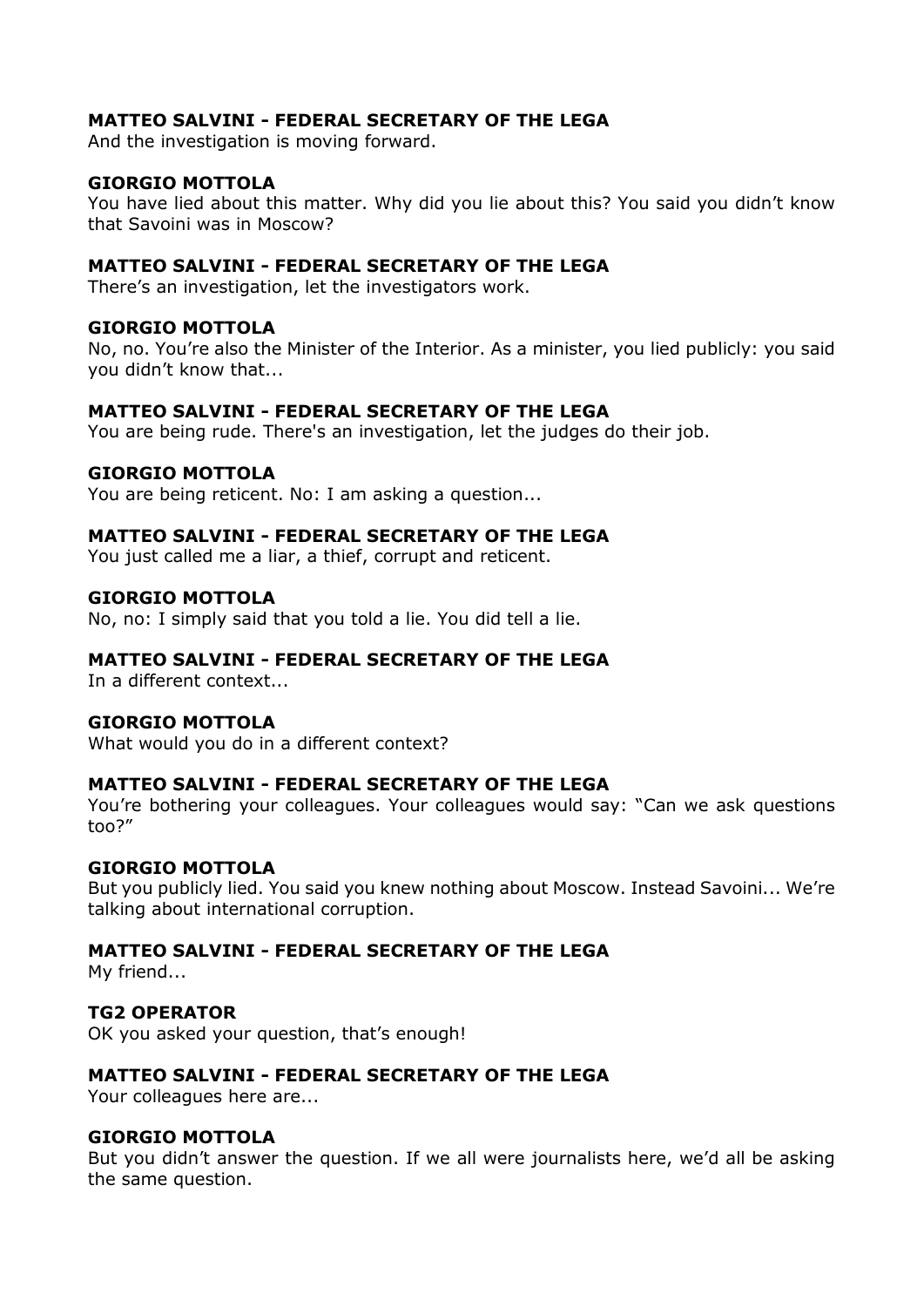# SIGFRIDO RANUCCI IN STUDIO

Four days later, Salvini started the government crisis. And the "Moscopoli" case ended up on the back burner. At any rate, the scheme meant to channel fresh cash into the Lega's bank accounts was to be as follows: a state company like Rosneft or Gazprom would have sold oil to a company connected to ENI. However, it wouldn't have been a direct sale. And both Italian and Russian middle men would have kept a percentage of the total amount. A clean 4% would have ended up in the account of a company controlled by Gianluca Savoini. Namely about 65 million dollars, which so far have never been found. But according to the Milan magistrates who are investigating the matter on suspicion of international corruption, the money would have been used to "fund the Lega's electoral campaign for the European elections" ENI has asked us to "clearly state that we have nothing to do with this, we are not involved." Done. Gianluca Savoini, instead, pleaded the right to silence. Salvini, called to answer of this in Parliament, did not offer an explanation. And the question remains: Did Salvini know what Savoini was doing at that precise moment, and what was on the table at that meeting? What did Savoini mean when he said "We want to change Europe and bring it closer to Russia. Salvini is the first"?

There are two possibilities: either Savoini was orchestrating a massive scam by improperly using the Deputy Prime Minister's name, unbeknownst to Salvini who should therefore distance himself and sue, or else Savoini (whom we've been investigating for over a year) is merely a piece in a much larger puzzle - a puzzle that stretches far beyond this bribe money which, by the way, has still not been found. A puzzle where ghosts from a recent past seem to be conspiring to recreate that past. Where an ocean of money - one billion between rubles and dollars, as verified by our Giorgio Mottola is fuelling a fear factory designed to bring about the implosion of the European Union. While also attempting to undermine the Bergoglio papacy. This would justify the awkward pauses, the embarrassment, the lies. Tonight, we'll tell you the secret history of Savoini and Salvini's relationship. Starting from an alleged scam that Salvini tried to pull at the newspaper he worked for. At least according to the paper's director.

# GIORGIO MOTTOLA VOICEOVER

Salvini and Savoini's relationship goes way back, and has shaped the very fate and identity of the Lega. To understand the origins of this mysterious relationship, we need to go back twenty years to the days of "La Padania", the newspaper directed by Gigi Moncalvo where they both worked and where they first met.

#### GIGI MONCALVO – DIRECTOR OF LA PADANIA 2002-2004

I twice asked that he be fired. The first time, I kept an eye on him in the holiday period between Christmas and New Year's. If you work during those days, you can make a lot of money, up to three times the regular day's pay.

#### GIORGIO MOTTOLA

And was he there?

#### GIGI MONCALVO – DIRECTOR OF LA PADANIA 2002-2004

He was not there, nor was he reachable where he said he would be. Then I saw the monthly attendance sheet and he had marked himself "present". The second time, he submitted four false expense reports.

#### GIORGIO MOTTOLA

Did you ever confront Salvini about his absenteeism or his fraudulent expense reports?

# GIGI MONCALVO – DIRECTOR OF LA PADANIA 2002-2004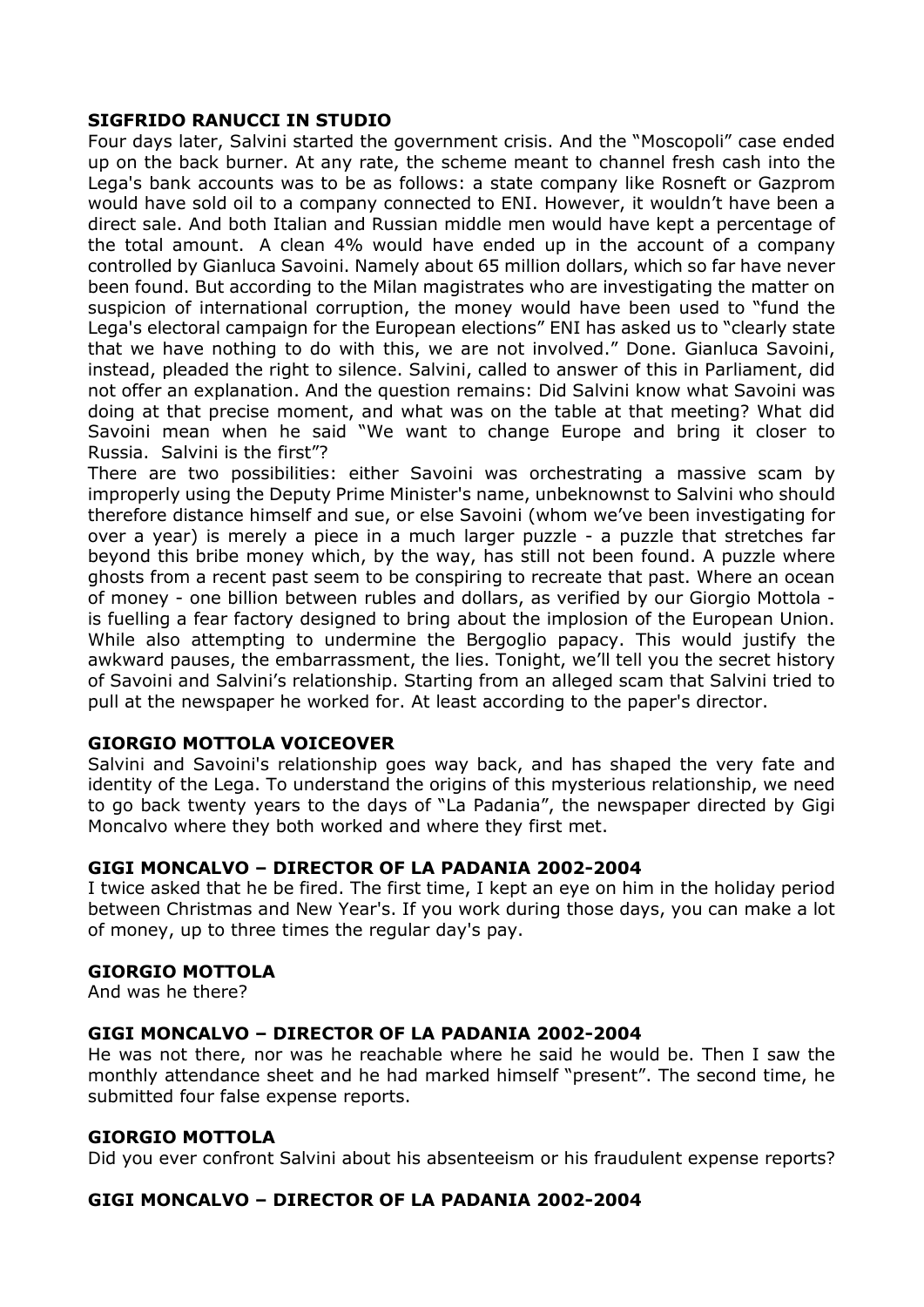Of course. And he answered abruptly, "you're going, I'm here to stay. And I'll become more and more powerful".

# GIORGIO MOTTOLA VOICEOVER

If Salvini was seldom seen around the office, Gianluca Savoini had a major role at the newspaper. A member of the editorial board, he had his reign in this office, the political newsroom.

# GIGI MONCALVO – DIRECTOR OF LA PADANIA 2002-2004

Savoini was the king of that room, the leading figure. He possessed a certain charisma and strength, ostentatiously smoking that cigar in his dark suit. Not once did I see him take off his jacket, even on the hottest days. I never ever saw him in shirt sleeves: always with that "uniform", like a Brezhnev-era soviet official.

# GIORGIO MOTTOLA VOICEOVER

During their years at La Padania, Salvini and Savoini's relationship grew stronger. To the point that when the former deputy prime minister became the Lega'a leader in 2013, he named Savoini as his spokesperson. We see evidence in this 2013 video, found in the RAI archives: it's Salvini's first press conference as party secretary. And look who's behind him: Gianluca Savoini.

# GIORGIO MOTTOLA

How was the relationship between Salvini and Savoini?

# GIGI MONCALVO – DIRECTOR OF LA PADANIA 2002-2004

I would say they were authentic partners in crime, so to speak. Savoini, whom I suspect was lying, was always boasting about having powerful connections and knowing people all around the world. He exuded this cultural aura, which was preceisely what Salvini lacked.

#### GIORGIO MOTTOLA

Why did Salvini choose Savoini as his spokesperson?

#### GIGI MONCALVO – DIRECTOR OF LA PADANIA 2002-2004

Because he owed him a lot. Savoini shaped Salvini, he created him. He literally moulded him, as if he were a lump of clay.

#### GIORGIO MOTTOLA VOICEOVER

Although his involvement was never publicly disclosed, Savoini was at the centre of a 2002 scandal after La Stampa reported on the presence of swastikas and Nazi images in the headquarters of La Padania. The room at the heart of the scandal is where Gianluca Savoini had his desk. Claudio Gatti has unearthed the original pictures.

# CLAUDIO GATTI - AUTHOR OF "SALVINI'S DEMONS"

One of these images is a colour photo of Savoini and a colleague, with Hitler's face in the lower left corner. Then there's the photo of an Italian SS official. There's this picture of the Gestapo symbol, reinterpreted in a Padanian version. And we can also see the Runic insignia that inspired Nazis scribbled in black on the desktop computer.

# GIGI MONCALVO – DIRECTOR OF LA PADANIA 2002-2004

Savoini tried claiming it was "just a joke, something done in jest".

# GIORGIO MOTTOLA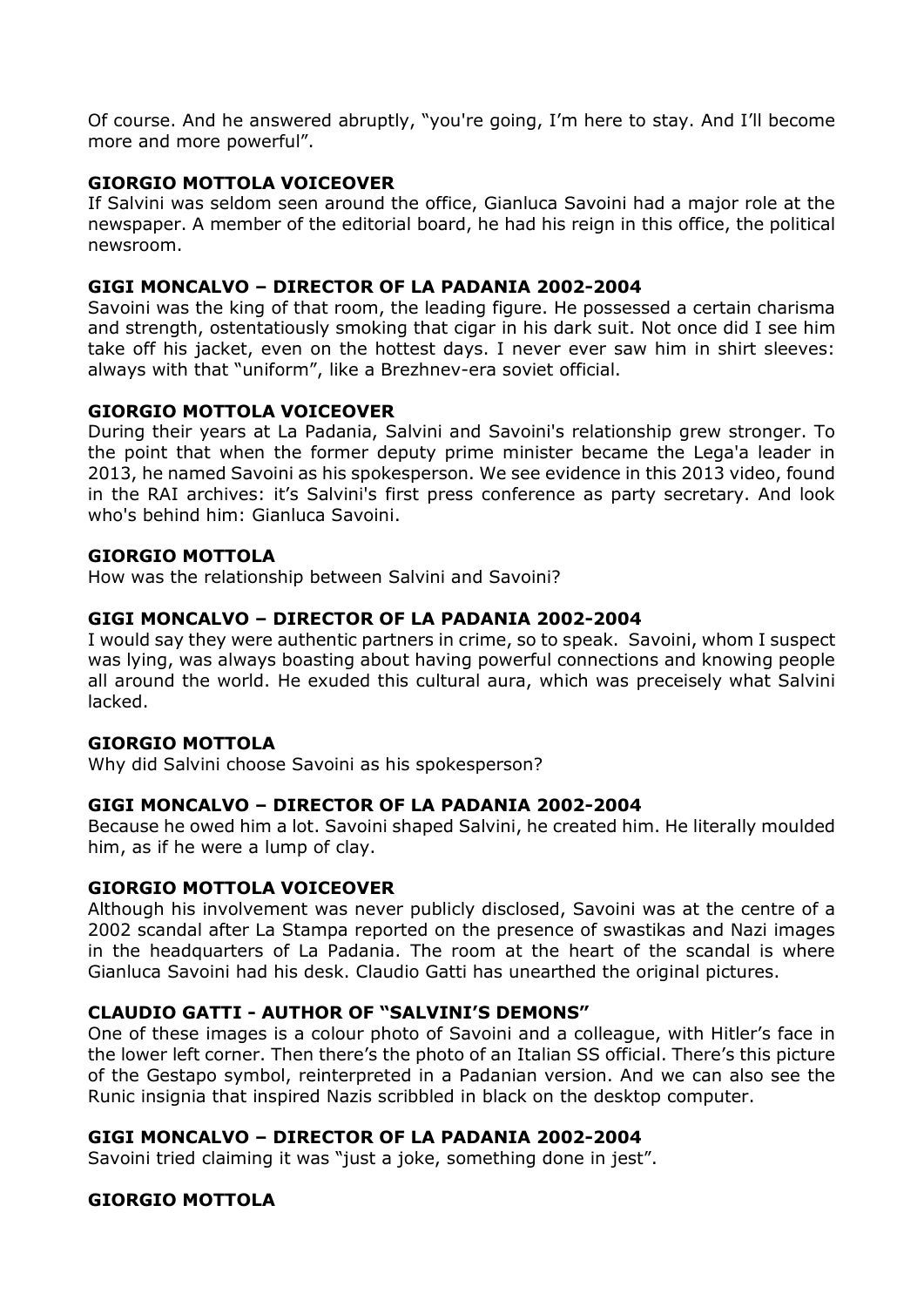Was Savoini a Nazi sympathiser?

# GIGI MONCALVO – DIRECTOR OF LA PADANIA 2002-2004

When he ran into someone in the hallway, I would hear him snap his heels and say "kameradschaft". I'd take a peek and there he was, saluting someone.

#### GIANLUCA SAVOINI

I'm especially happy to be in this room, because here I see the true Germany, the true Europe.

#### GIORGIO MOTTOLA VOICEOVER

In Gianluca Savoini's political background, and behind his strong fondness for Russia, there is a key figure from Italy's "Years of Lead": Maurizio Murelli, a staple of Milan's neo-fascist scene since the 1980s.

#### GIORGIO MOTTOLA

You are one of the last "evil masters" of Italy's far right.

#### MAURIZIO MURELLI - FOUNDER OF ORION

Two terms I don't identify with. I'm not a master and I'm not far-right.

# GIORGIO MOTTOLA

But you are evil?

#### MAURIZIO MURELLI - FOUNDER OF ORION

Extremely evil, if nothing else for having spent 11 years in the evil house, also known as prison.

#### GIORGIO MOTTOLA VOICEOVER

Murelli spent eleven years in prison for felony murder, after police agent Antonio Marino was killed by a hand grenade during a street protest in 1973. Upon his release from prison, Murelli founded Orion, a cultural centre that combines neo-Nazi and pro-Soviet ideas, championing the birth of a new Eurasian continent under the leadership of Russia. One of Orion's disciples was Gianluca Savoini.

#### GIORGIO MOTTOLA

Was Savoini among those who were enamoured with the activities of the Orion group?

#### MAURIZIO MURELLI - FOUNDER OF ORION

I believe he strongly identified with the ideas that we were developing. In the videos of him at Lombardia Russia events, in his speeches, I detect many of the ideas and theories that we explore.

#### GIORGIO MOTTOLA VOICEOVER

Another point in common between Murelli and Savoini is the Lega. In the early 90s, Maurizio Murelli directed all the leading figures of the Orion group towards Bossi's party, in pursuit of a specific political strategy.

#### CLAUDIO GATTI - AUTHOR OF "SALVINI'S DEMONS"

Its goal - as I was told by a person who took part in those meetings - was to extrapolate the essence of fascism and especially of Nazism in order to revitalize it. Eventually we started to see the first signs, with the birth of the various Leagues in Lombardy, Piedmont and Veneto. Murelli sensed they were an empty shell in need of a soul.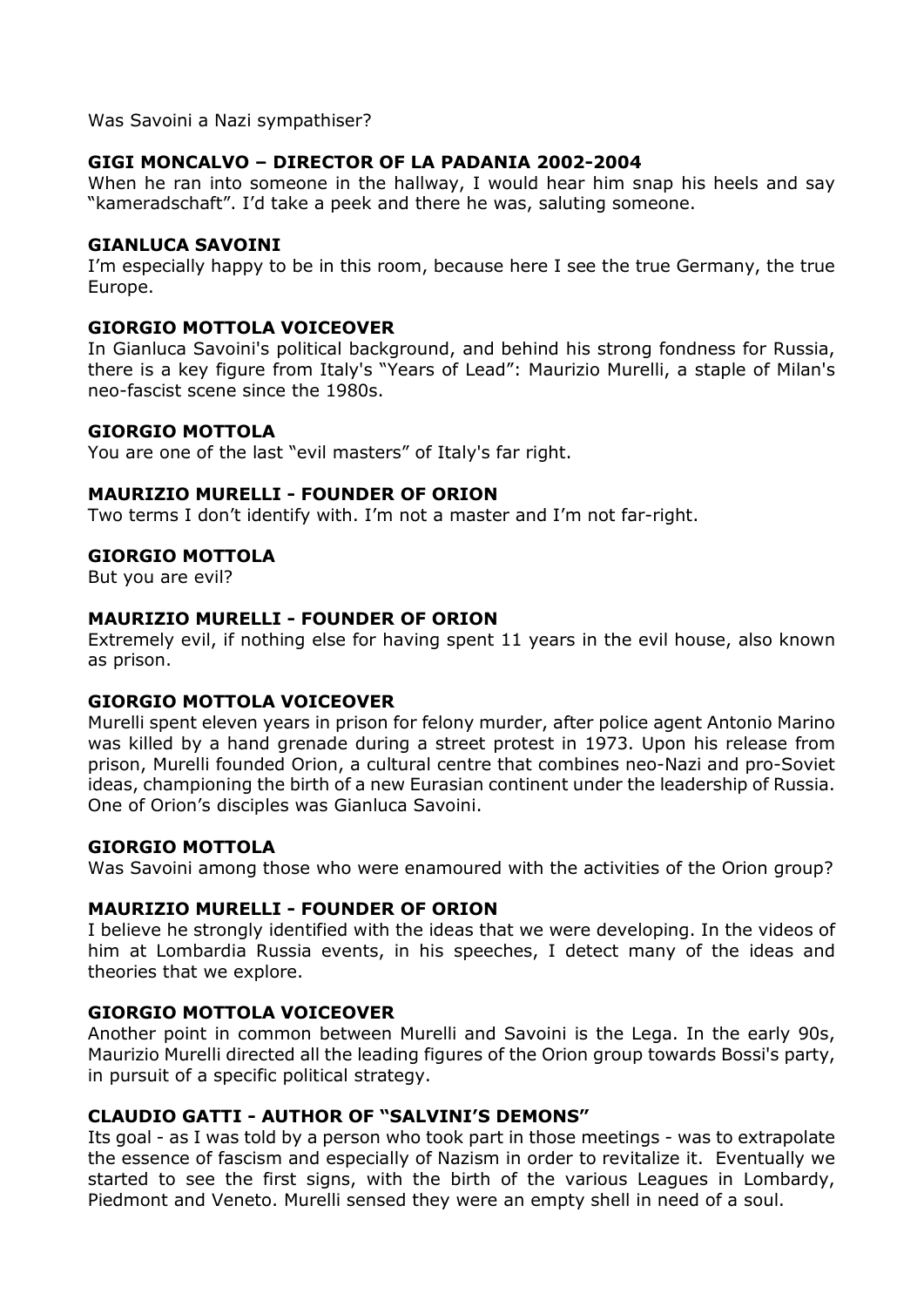# MAURIZIO MURELLI - FOUNDER OF ORION

I was among those who sensed the Lega's potential for development. That whole scene was culturally weak, but it had a diverse and interesting potential for growth.

# GIORGIO MOTTOLA

Were you promoting cultural hegemony.

#### MAURIZIO MURELLI - FOUNDER OF ORION

We tried. It would be a stretch, in order to promote culturally hegemony you have to be the RAI. You throw seeds into the wind: some fall on fertile ground and blossom, others do not.

# GIORGIO MOTTOLA VOICEOVER

One of the seeds that blossomed was precisely Savoini, who in 2013 became Salvini's closest adviser. That is when Salvini initiated the Lega's metamorphosis: from a separatist, anti-southern movement to a nationalist party with radical views that appealed to Italian neo-fascists. We see important evidence of this in a 2015 campaign rally that Salvini held alongside the leader of Casapound, the neo-fascist organisation which Maurizio Murelli has openly called "his children".

#### SIMONE DI STEFANO - VICEPRESIDENT OF CASAPOUND

They keep asking us - even today as we were on our way: "Why? Why are you joining forces with Matteo Salvini, with the Lega? Why is a Roman on stage with the Lega Nord? Because we agree with every single word of Matteo Salvini's programme!"

#### MAURIZIO MURELLI - FOUNDER OF ORION

Salvini has managed to nail down a language and certain keywords that have appeal and staying power.

#### GIORGIO MOTTOLA

But where did he get these words and these ideas from?

#### MAURIZIO MURELLI - FOUNDER OF ORION

Well, they are basically inherited from the language we used back then.

# GIORGIO MOTTOLA

So do you believe that, at least at this historical juncture, some of those seeds have found fertile ground?

#### MAURIZIO MURELLI - FOUNDER OF ORION

Yes, but the best ones are yet to blossom, and they will soon.

#### GIORGIO MOTTOLA VOICEOVER

Apparently, some of those seeds must have blossomed in Russia too. Indeed, it is thanks to Maurizio Murelli that Gianluca Savoini met Aleksandr Dugin , the controversial Russian philosopher who may have had a role in the Metropol negotiations.

# GIORGIO MOTTOLA

Have you known Gianluca Savoini for a long time?

#### ALEKSANDR DUGIN - FOUNDER OF THE NATIONAL BOLSHEVIK PARTY

Yes, he's a journalist of the traditionalist school, very good in my opinion.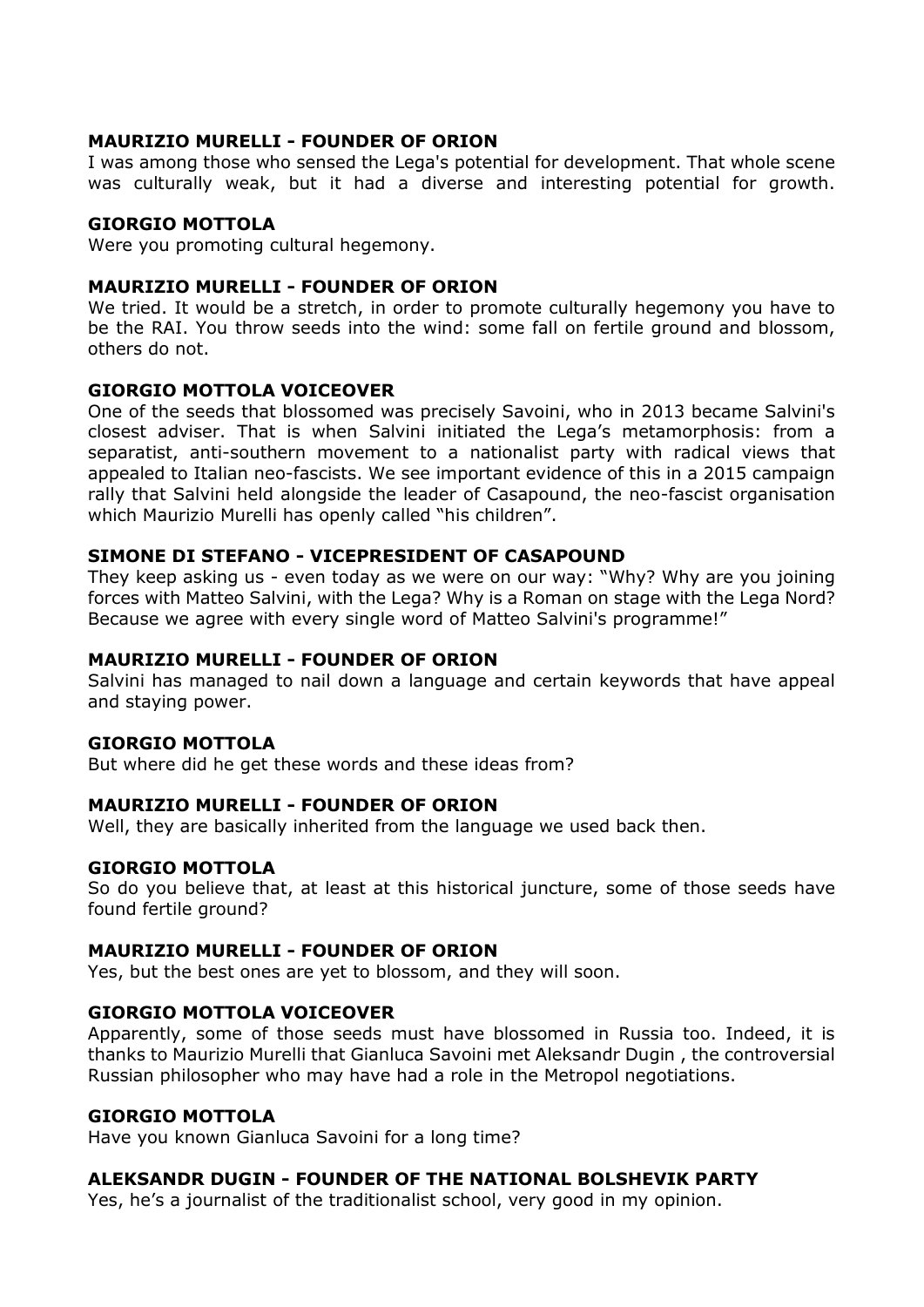Since 1992?

# ALEKSANDR DUGIN - FOUNDER OF THE NATIONAL BOLSHEVIK PARTY

Yes, yes, yes. When he visited Russia for the first time.

# GIORGIO MOTTOLA VOICEOVER

Long considered one of the leading ideologists of the Putin doctrine, Dugin is the founder of the National Bolshevik Party, whose symbol is a Nazi flag with a sickle and hammer in place of the swastika. With Salvini's rise to power, Dugin's relations with Savoini and Murelli became once again very intense. This photo was taken last year in the restaurant managed by Rainaldo Graziani, son of Clemente Graziani, the founder of the neo-fascist movement Ordine Nuovo. Murelli and Savoini are sitting at the same table, not far from Dugin, who on the occasion was presented with a Yule lantern. A symbolic artefact of Celtic origins, which SS chief Himmler introduced into Nazi ceremonies.

# GIORGIO MOTTOLA

This is where you held the ceremony for Dugin in December?

# RAINALDO GRAZIANI - ORDINE NUOVO STUDY CENTER

In December we... It wasn't a ceremony, it was a seminar, a meeting... You mean where the girl presented him with that solstice lantern?

# GIORGIO MOTTOLA

The Yule lantern.

# RAINALDO GRAZIANI - ORDINE NUOVO STUDY CENTER

It's very popular today, but not for that reason. All forms of spiritualism...

#### GIORGIO MOTTOLA

Everyone sort of links it to Nazi rituals.

# RAINALDO GRAZIANI - ORDINE NUOVO STUDY CENTER

No, only those like you, or like me, who read up on things.

# SIGFRIDO RANUCCI IN STUDIO

Memory is a bit like the tide. When you least expect it, it brings back to the surface pieces of a wreckage. One piece was unearthed by Director Moncalvo, when he told us about Salvini's absenteeism, and the false expense reports he submitted when he worked for La Padania. Which is a bit like stealing from taxpayers, since at the time La Padania benefited from 4 million Euro in public funding. Then, when Moncalvo threatened to fire him, Salvini replied: "You're going, I'm here to stay. And believe me, I'll be more powerful than you." Did he have a crystal ball or a guardian angel? Moncalvo believes that someone who played a part was Savoini, the man who walked the hallways snapping his heels and saluting colleagues like a Nazi. It was just a joke, he said. But then we find him at the cultural centre founded by the neo-fascist Maurizio Murelli, Orion, which explored the ideas of nazi-fascism and longed for a Eurasian continent under Russian hegemony. It was precisely Murelli who introduced Savoini to the ultranationalist sovereignist Dugin, the one who last year at a dinner in Milan was presented with the Yule lantern, a Nazi symbol. But why did Murelli infiltrate the Lega? Because he deemed it the weakest culturally: culture as a bridle. And what about Salvini? When he was accused of veering too close to nazi-fascist views, he refuted the claims. But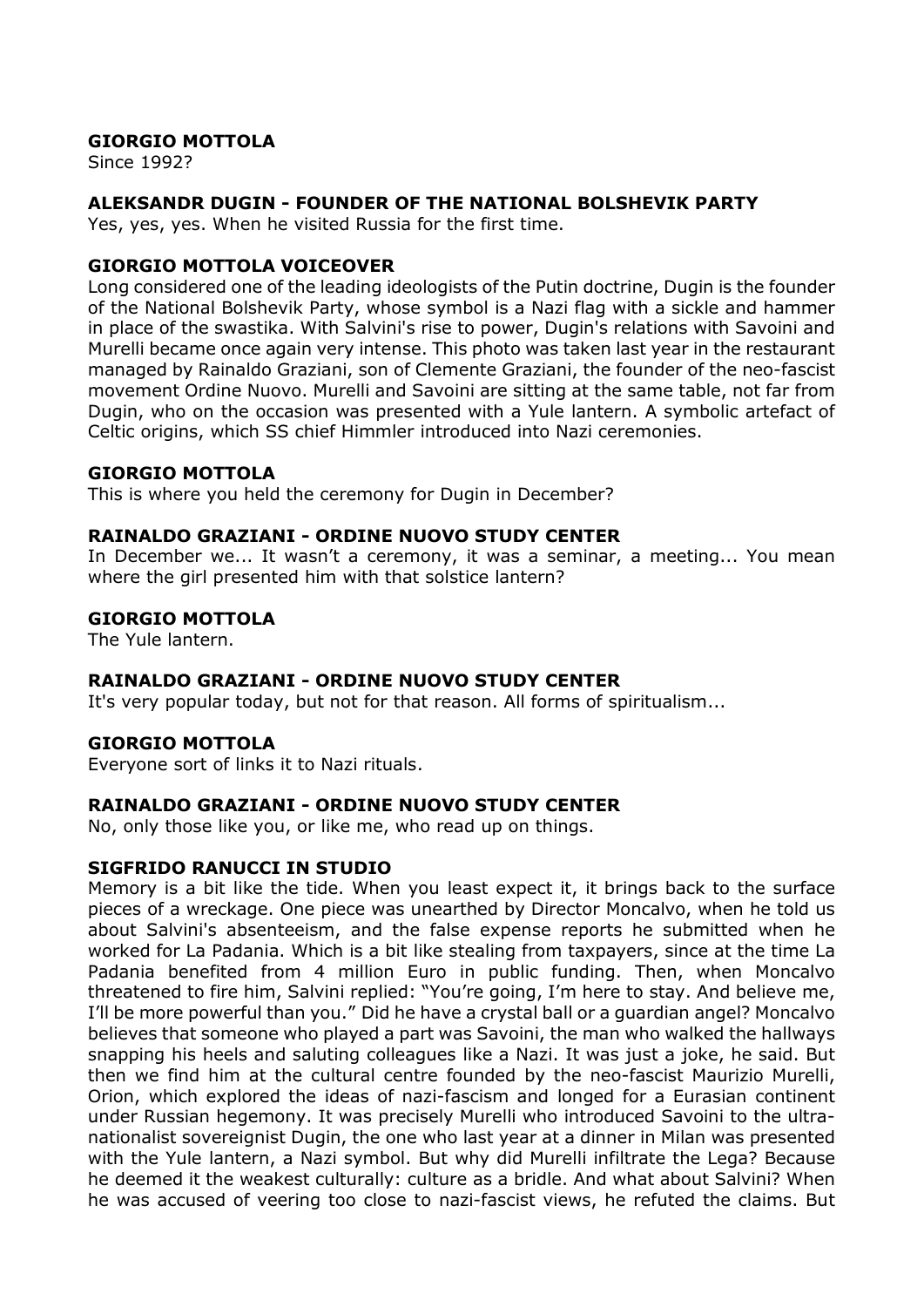Report has found a survey commissioned by the Lega in 2017, which has remained secret until today. Salvini was feeling out his voter base with regard to nazi-fascism. What emerges is that between 45 and 71% of respondents think that nazi-fascist ideas should not be repressed, that it's not a problem, and that they do not fear a return of nazi-fascism. Now we ask: is the jury really still out on the horror that killed ten million people between Jews, Roma, Ukrainians, Poles, Sinti and homosexuals, and which lead to gas chambers, mass executions and the massacres in Marzabotto, Sant'Anna di Stazzema, Fosse Ardeatine? Is such a horror material for a survey? Sure enough, they chose not to publish the results. But those results emboldened Salvini, to the point that he gave a speech from the same balcony, in Forlì, where Mussolini had stood. And he offered his solidarity to the owners of that beach resort which proudly displayed Nazi symbols. But does Salvini really miss the days of Nazi-Fascism? No. It's just political opportunism. He knows he can count on those votes, on those seeds sown by Murelli, which enabled him to show up at the court of the most controversial Russian oligarchs, who may have played a part in the dealings at the Metropol.

# GIORGIO MOTTOLA VOICEOVER

This other image is even more telling. These are Dugin and Savoini in front of the Metropol on the morning of October 18, 2018. The same day of the meeting for the maxi-bribe. No direct involvement of the Russian philosopher has ever been proven, but according to Buzzfeed, one the men discussing the deal with Savoini at the Metropol was Andrey Karchenko, which some official Russian news sources indicate as an employee in Aleksandr Dugin's political movement.

# ALEKSANDR DUGIN - FOUNDER OF THE NATIONAL BOLSHEVIK PARTY

I don't have time to track what my friend Gianluca Savoini is doing in Russia.

#### GIORGIO MOTTOLA

Because Savoini has often been to Russia asking for funding for the Lega. Did you know this?

#### ALEKSANDR DUGIN - FOUNDER OF THE NATIONAL BOLSHEVIK PARTY

I did not. I am a philosopher, I hate money. It doesn't interest me at all.

#### GIORGIO MOTTOLA VOICEOVER

In recent years, Dugin has become one of the leading demagogues of European sovereignism. The Russian philosopher calls for the end of liberal democracy and longs, in his words, for the rise of a radical populism and an illiberal revolution. If Dugin' political reference in Russia is Putin, in Western Europe it's Matteo Salvini.

#### ALEKSANDR DUGIN - FOUNDER OF THE NATIONAL BOLSHEVIK PARTY

I have great respect for Salvini. There's an organic correspondence between his views and mine.

# GIORGIO MOTTOLA

But when was the first time you met Matteo Salvini?

#### ALEKSANDR DUGIN - FOUNDER OF THE NATIONAL BOLSHEVIK PARTY

A few years ago, when he was already the Lega leader.

# ALEKSANDR DUGIN - FOUNDER OF THE NATIONAL BOLSHEVIK PARTY

And who introduced you?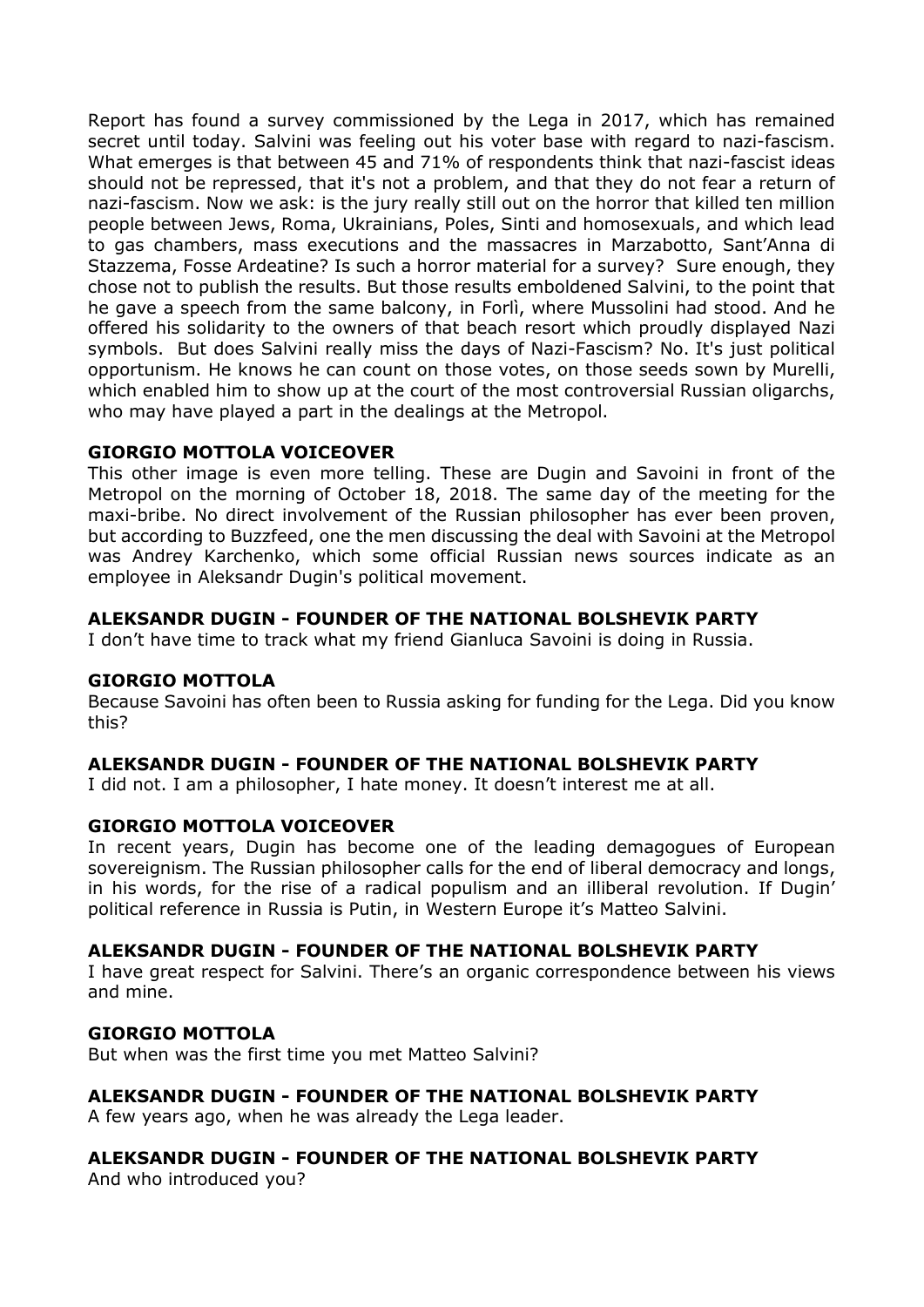Some friends.

# ALEKSANDR DUGIN - FOUNDER OF THE NATIONAL BOLSHEVIK PARTY

Like Gianluca Savoini?

# GIORGIO MOTTOLA

Yes.

# GIORGIO MOTTOLA VOICEOVER

The kindred views of Dugin and Salvini also emerged during a rare interview given to the controversial philosopher on Russian TV in 2016.

# MATTEO SALVINI - FEDERAL SECRETARY OF THE LEGA

Italy has always been a slave to the European Union, to Brussels. Its politics have been dictated by someone else. And aside from economic considerations, it seems to me that certain ethical themes - like the importance of religion, of tradition and of languages are now regaining prominence, thanks in part to the many young people who care about these things.

# GIORGIO MOTTOLA VOICEOVER

The interview was broadcast on Tsargrad TV, whose director at the time was Dugin. It is a militant news channel espousing ultra-conservative and ultra-traditionalist views. Its owner is Konstantin Malofeev, a Tsarist nostalgic and Putin supporter. He is the owner of Marshall Capital, an investment fund worth over 1 billion dollars. Malofeev is one of the richest and most powerful Russian oligarchs.

#### GIORGIO MOTTOLA

Mister Malofeev, is it fair to call you an oligarch?

#### KONSTANTIN MALOFEEV - FOUNDER OF MARSHALL CAPITAL

No, that is not correct: thanks to President Putin, there are no more oligarchs. I prefer to call myself a philanthropist.

#### GIORGIO MOTTOLA VOICEOVER

Although Malofeev calls himself a philanthropist, in 2014 he was included in the EU black list of unwanted people. Since then, he's been banned from entering the Schengen area, his accounts at European banks have been frozen, and heavy sanction have been introduced for anyone who does business with him. But none of this has stopped Matteo Salvini from flying repeatedly to Moscow in recent years to meet with the philanthropic oligarch.

#### KONSTANTIN MALOFEEV - FOUNDER OF MARSHALL CAPITAL

I like Matteo Salvini. The first time I met him I was very impressed. Matteo is different from all other politicians I've met. He has very strong ideas.

#### GIORGIO MOTTOLA

When did you last meet him.

# KONSTANTIN MALOFEEV - FOUNDER OF MARSHALL CAPITAL

Shortly before he became deputy prime minister.

# GIORGIO MOTTOLA VOICEOVER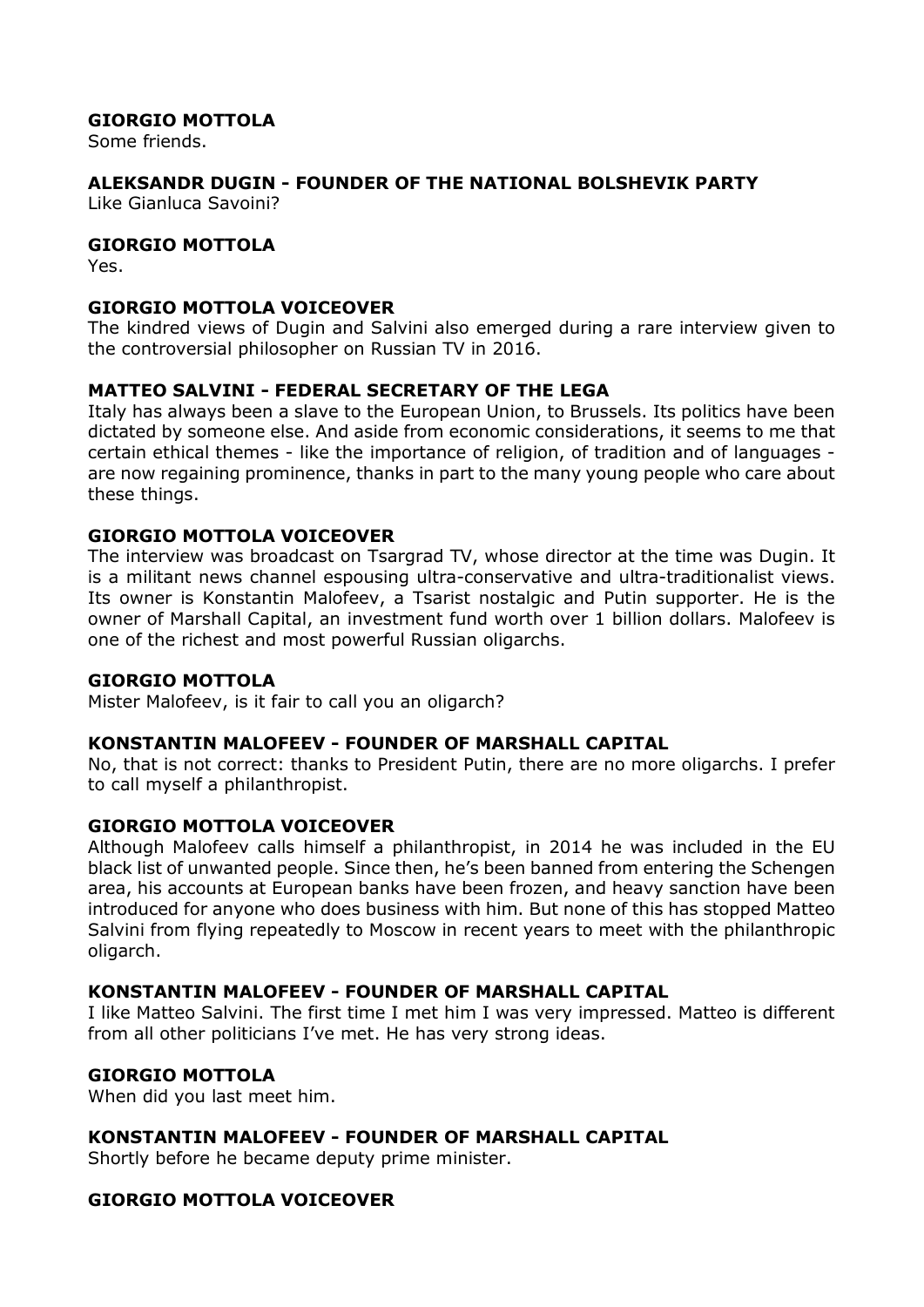It's a relationship that goes way back, to at least 2013. When Salvini was elected Lega secretary, everyone was very surprised when they saw a Russian man step onto the stage and give a speech. His name was Alexey Komov, and almost nobody knew him or had ever heard of him.

#### ALEXEY KOMOV

Hello Lega Nord! Hello Turin! We are your brothers in Russia, we champion your same values of a Christian Europe.

#### GIORGIO MOTTOLA VOICEOVER

Thanks to Malofeev, we finally figured out the story behind that mysterious presence.

# GIORGIO MOTTOLA

When did you meet Salvini for the first time?

#### KONSTANTIN MALOFEEV - FOUNDER OF MARSHALL CAPITAL

Many years ago.

# GIORGIO MOTTOLA

In 2013?

#### KONSTANTIN MALOFEEV - FOUNDER OF MARSHALL CAPITAL

I was supposed to go to the convention when he was elected.

#### GIORGIO MOTTOLA

Had you been invited?

#### KONSTANTIN MALOFEEV - FOUNDER OF MARSHALL CAPITAL

Yes, but I was unable to go, because I had other commitments.

#### GIORGIO MOTTOLA

So Komov was there on your behalf?

# KONSTANTIN MALOFEEV - FOUNDER OF MARSHALL CAPITAL

Yes.

#### GIORGIO MOTTOLA VOICEOVER

Considering such close relations with a figure as controversial and mysterious as Malofeev, we went to the Pontida gathering and tried asking the Lega leader himself about him.

#### GIORGIO MOTTOLA

Salvini, may I ask you why in 2013 you invited Konstantin Malofeev to the Lega convention?

# MATTEO SALVINI - FEDERAL SECRETARY OF THE LEGA

My friend, does this look like the place for an interview?

#### GIORGIO MOTTOLA

I mean, you're taking selfies. While doing that, you could also answer my question.

#### MATTEO SALVINI - FEDERAL SECRETARY OF THE LEGA

Exactly, I'm taking selfies. Please.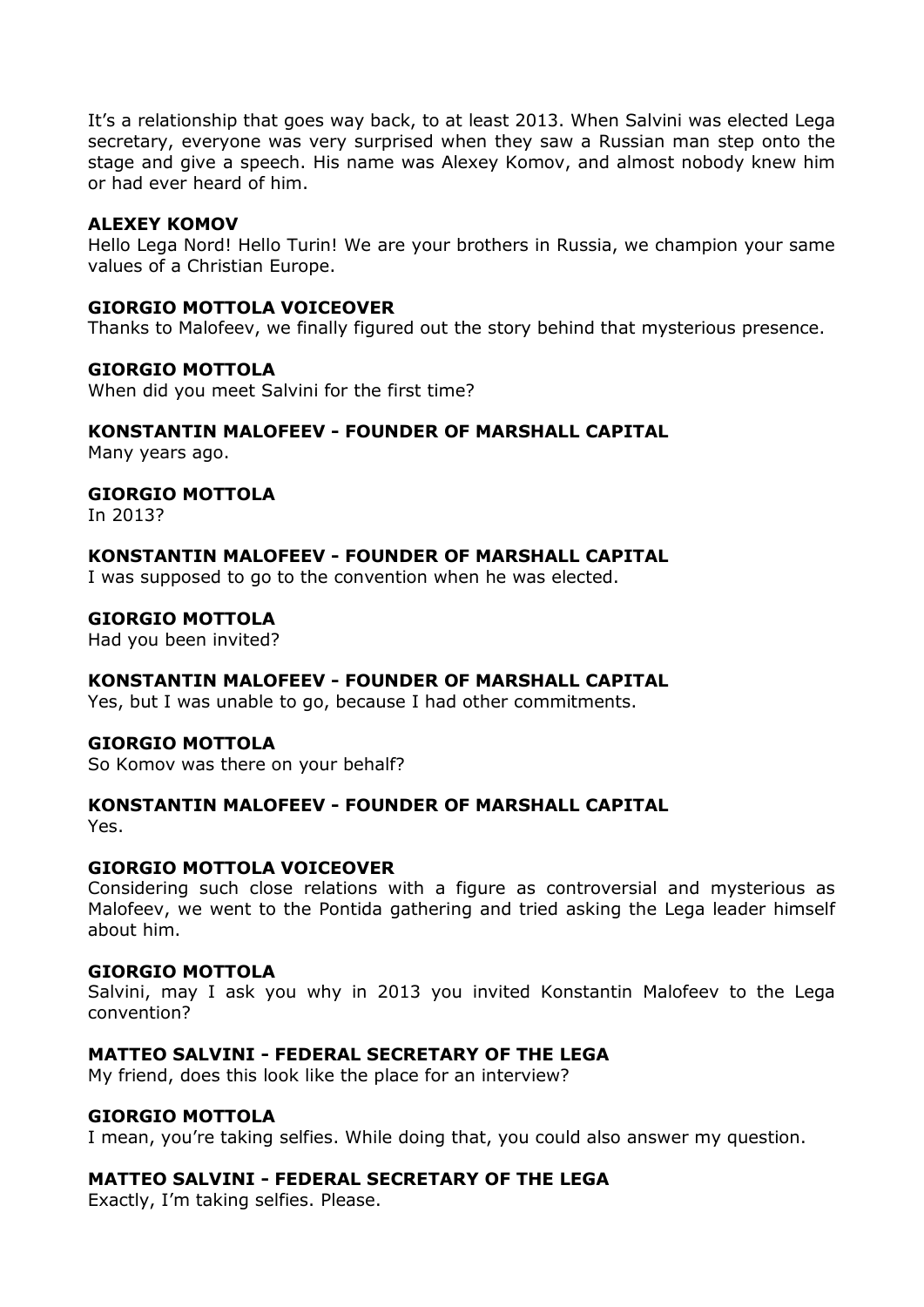I understand, but you could still answer me while you do that.

#### GIORGIO MOTTOLA VOICEOVER

Since the selfie ritual is sacred, to get an answer I got in line with everyone else.

#### GIORGIO MOTTOLA

I waited for my turn. Why so many meetings with Konstantin Malofeev? What did you discuss?

#### MATTEO SALVINI - FEDERAL SECRETARY OF THE LEGA Who?

#### GIORGIO MOTTOLA

What do you mean, who? Malofeev. Konstantin Malofeev. The Russian oligarch.

#### MATTEO SALVINI - FEDERAL SECRETARY OF THE LEGA Ah.

#### GIORGIO MOTTOLA

You invited him to the Lega Nord convention in 2013, when you got elected. Why?

# MATTEO SALVINI - FEDERAL SECRETARY OF THE LEGA

Yes.

# GIORGIO MOTTOLA

Why?

# MATTEO SALVINI - FEDERAL SECRETARY OF THE LEGA

Huh?

#### GIORGIO MOTTOLA

Why? Do you not understand the question? Am I speaking Italian?

#### MATTEO SALVINI - FEDERAL SECRETARY OF THE LEGA

No, you're speaking Italian. If you wish, we can talk about this some other time.

#### GIORGIO MOTTOLA

When can we talk about it?

#### MATTEO SALVINI - FEDERAL SECRETARY OF THE LEGA

Whenever you want. This just doesn't seem like the place.

#### GIORGIO MOTTOLA

So you don't remember Malofeev?

#### MATTEO SALVINI - FEDERAL SECRETARY OF THE LEGA

No, I do, I remember the name. But you're asking about 2103... With all due respect, it's 2019 now...

#### GIORGIO MOTTOLA

But you met with him many other times.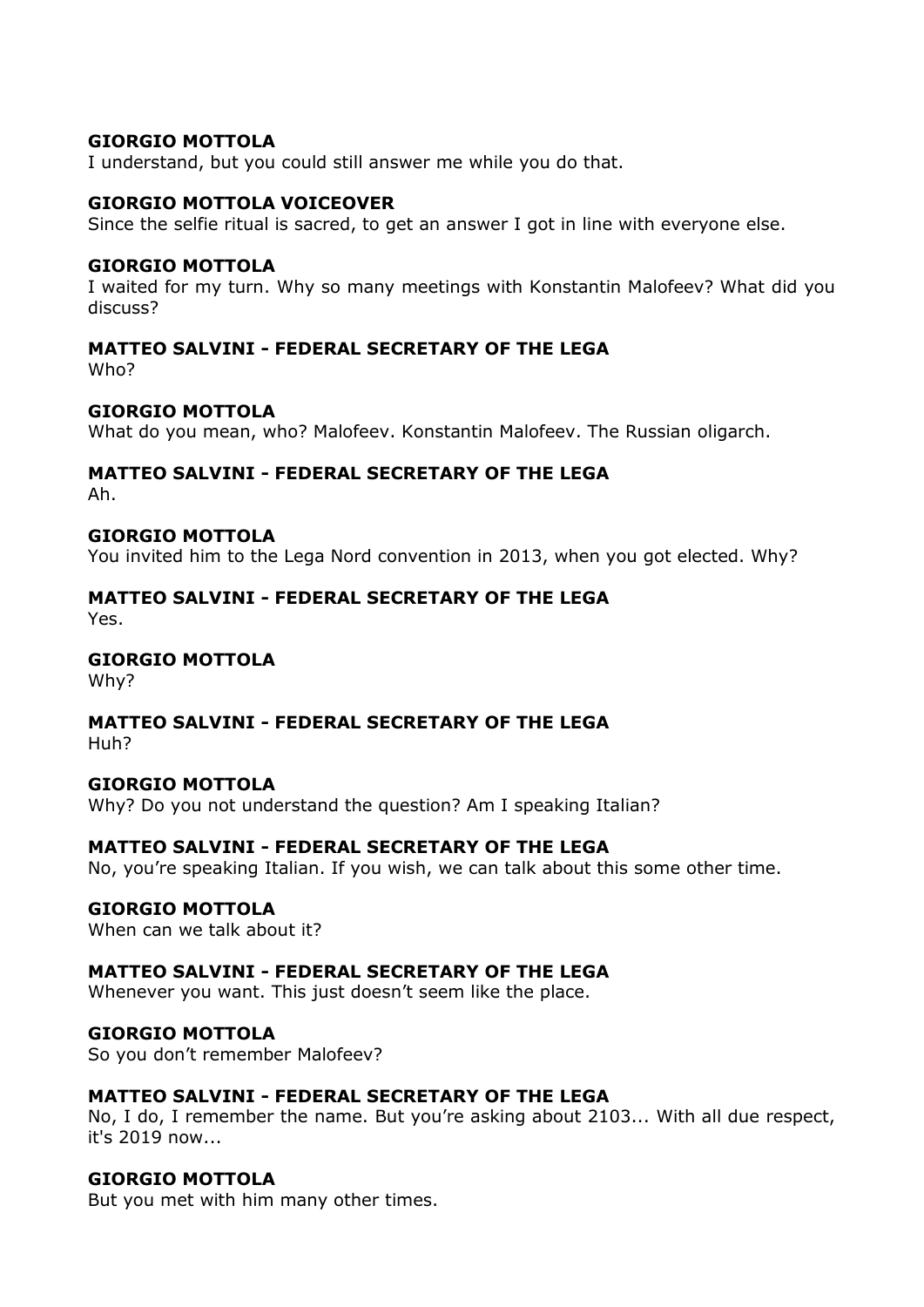# MATTEO SALVINI - FEDERAL SECRETARY OF THE LEGA

I meet tons of people.

#### GIORGIO MOTTOLA

In Russia, in Moscow, multiple times.

# MATTEO SALVINI - FEDERAL SECRETARY OF THE LEGA

In Russia, in Thailand, in New Zealand, in Nepal, I meet tons of people. If you wish, I's be happy to try and piece together what happened six years ago.

#### GIORGIO MOTTOLA

So we'll get in touch with your assistant and you'll grant us an interview?

# MATTEO SALVINI - FEDERAL SECRETARY OF THE LEGA

Maybe not wearing a T-shirt in a field.

#### GIORGIO MOTTOLA

OK, deal. So it's a promise.

# MATTEO SALVINI - FEDERAL SECRETARY OF THE LEGA

Thanks. Good luck with your work.

#### GIORGIO MOTTOLA

Thanks.

#### GIORGIO MOTTOLA VOICEOVER

Unfortunately, Salvini did not keep his promise and never granted us an interview. It's a shame, it would have been interesting to ask him why relations between Salvini's and Malofeev's circles intensified so quickly after he was elected Party secretary. Just a few months after the convention, his spokesperson Gianluca Savoini founded the association Lombardia Russia. And who did he appoint as its president? Malofeev's man, Alexey Komov.

#### GIORGIO MOTTOLA

Are you the president of Lombardia Russia?

#### ALEXEY KOMOV - HONORARY PRESIDENT OF THE LOMBARDIA RUSSIA ASSOCIATION

When Savoini asked me to become honorary president I immediately said yes. They needed a Russian who represented the ultra-conservative and traditionalist Russian world, so I said yes, but I have no idea what Savoini or the association do.

#### GIORGIO MOTTOLA

Did you play a part in Gianluca Savoini's negotiations at the Hotel Metropol?

# ALEXEY KOMOV - HONORARY PRESIDENT OF THE LOMBARDIA RUSSIA ASSOCIATION

No, I know absolutely nothing of that. I read about it in the papers.

#### GIORGIO MOTTOLA VOICEOVER

While Komov says he knows nothing of what happened at the Metropol, the one who did provide some pieces to the puzzle, surprisingly, was Malofeev himself.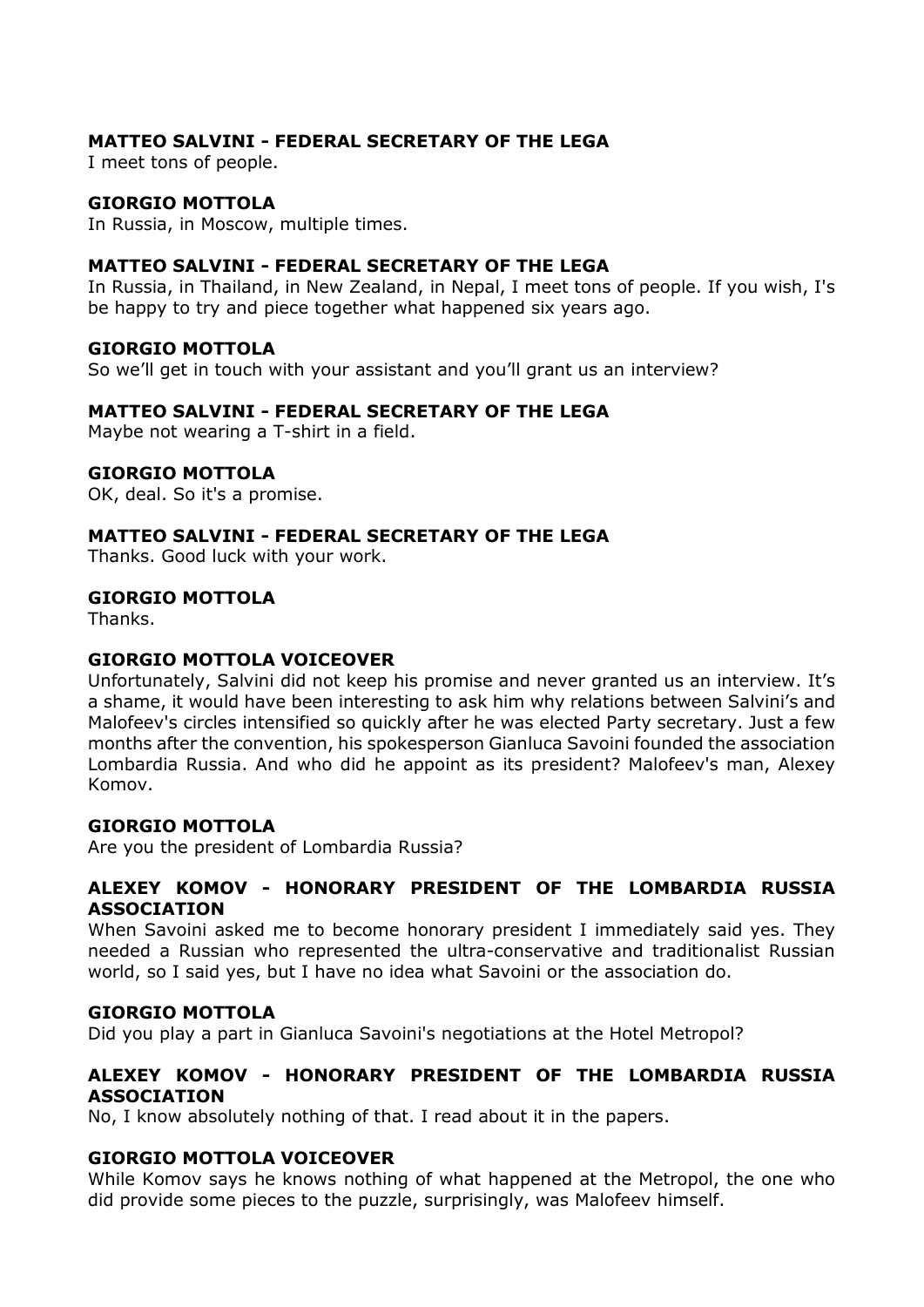# KONSTANTIN MALOFEEV - FOUNDER OF MARSHALL CAPITAL

I asked Savoini: "What's this I hear about the Metropol?" And he replied: "Nothing, I spoke to some lawyers, they said they wanted to talk about some business involving oil". "So?" "Nothing, we talked about oil and how I could have helped them with ENI".

#### GIORGIO MOTTOLA

So he confirmed that these negotiations took place.

#### KONSTANTIN MALOFEEV - FOUNDER OF MARSHALL CAPITAL

He confirmed that he met with the Russians and started discussing oil with them.

#### GIORGIO MOTTOLA

Savoini spoke with you, but he pleaded the right to silence with Italian magistrates.

#### KONSTANTIN MALOFEEV - FOUNDER OF MARSHALL CAPITAL

I'm not a magistrate.

#### GIORGIO MOTTOLA VOICEOVER

However, there apparently had been other negotiations before the Metropol. In their "Black Book of the Lega", journalists Vergine and Tizian state that, before the Metropol meeting, Savoini had entered negotiations for an oil deal with Avanguard Oil and Gas, a company based in the same building as Malofeev's companies.

#### GIORGIO MOTTOLA

Do you know this company?

#### KONSTANTIN MALOFEEV - FOUNDER OF MARSHALL CAPITAL

I really do not want to talk about this company. Why do you waste your time chasing such unimportant facts? Use your time more wisely!

#### GIORGIO MOTTOLA VOICEOVER

Report has discovered that Avanguard's offices in the same building as Malofeev may be much more than a coincidence. Our documents indicate that 1% of the company is owned directly by Malofeev, while the remaining 99% is owned by a company headed by one of his employees.

#### GIORGIO MOTTOLA

Have Salvini and Savoini ever asked you for money for the Lega?

#### KONSTANTIN MALOFEEV - FOUNDER OF MARSHALL CAPITAL

No, I told you. For the past 5 years, I haven't funded anyone in Europe due to the sanctions, and I don't want to get them in trouble.

#### GIORGIO MOTTOLA VOICEOVER

Before the sanctions, however, Malofeev proved to be very generous with European right-wing parties: he helped neo-fascist politician Jean-Marie Le Pen obtain a 2-million Euro loan through a Cypriot company, and according to accusations in France, he also helped Marine Le Pen's National Front party obtain a 9.4 million Euro loan through a Russian bank.

#### KONSTANTIN MALOFEEV - FOUNDER OF MARSHALL CAPITAL

No, that is not true.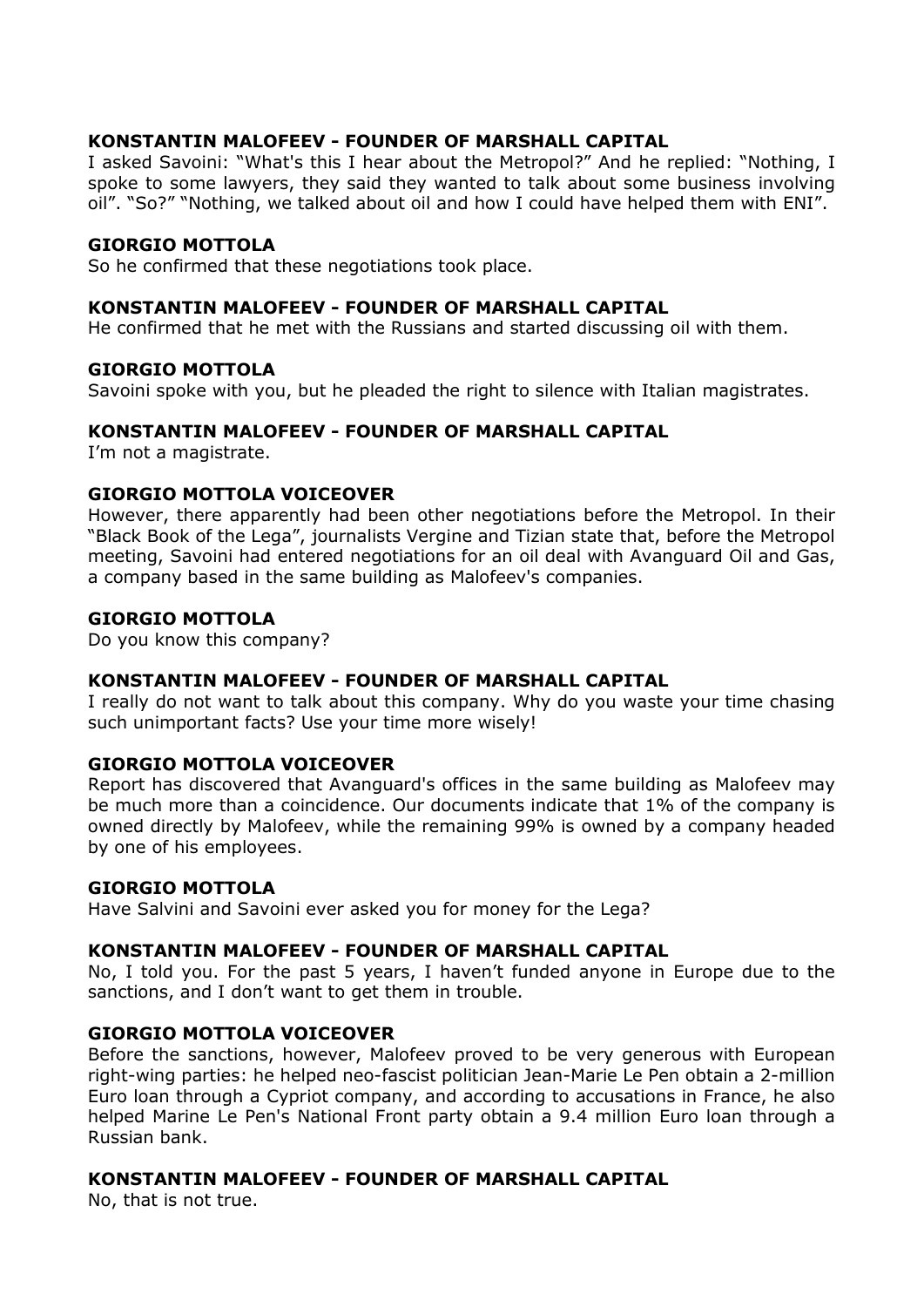And what about her father, Jean-Marie Le Pen: did you fund him?

# KONSTANTIN MALOFEEV - FOUNDER OF MARSHALL CAPITAL

In that case, yes. But there's a big difference: that was before the sanctions.

# SIGFRIDO RANUCCI IN STUDIO

In this exclusive interview, Malofeev said that negotiations at the Metropol did indeed take place. It's an important testimony: he was told by Savoini himself, who instead refuses to speak to Italian magistrates. Perhaps the purported funds destined to the Lega would have helped channel those populist ideas of a new Russian hegemony. This would justify Savoini's on-tape comments on needing to change Europe, bringing it closer to Russia, and that Salvini is the first one to want such a thing. We mustn't forget that Savoini was speaking in the presence of Karchenko, a member of the sovereignist ultra-nationalist movement founded by Dugin. The Lega has been infiltrated by Russians since 2013. Malofeev himself said "I was supposed to take part in the Lega's first convention, Salvini had invited me, but I couldn't go so I sent Komov." But why had Salvini invited Malofeev? When Giorgio asked him, he was unable to hide his embarrassment. Savoini and Malofeev have a close relationship. Even before the Metropol meeting, he tried to do business with the Russian oligarch, through a company called Avanguard Oil and Gas, which, as Report has discovered, is controlled by Malofeev, who appears to be the patron of all right-wing parties aiming to overthrow Europe. He even financed the one in France controlled by the Le Pen family. Then he said "I funded them up until the sanctions. Afterwards, I never funded anyone again" because Europe levied sanctions against him for allegedly bankrolling war efforts in Crimea. But he may have found a way around it. Giorgio Mottola has discovered Malofeev's secret agenda and his meetings with powerful American foundations, the right-wing religious and ultra-conservative ones. They seem to have struck a sort of holy alliance, which dished out one billion dollars - and this figure has been verified by Giorgio - to fund various entities with the goal of making Europe implode. So much money, in fact, that we started seeing rosaries in the hands of people who had never previously seemed especially devout.

# GIORGIO MOTTOLA VOICEOVER

His international political agenda is based on a close collaboration between Russia and United States. It's no surprise that in Washington the Right Wing Watch, a leading research centre on the far-right, has been monitoring Malofeev for years.

# PETER MONTGOMERY – SENIOR FELLOW RIGHT WING WATCH

Malofeev is "God's oligarch". He contributes millions of dollars every year to the St. Basil the Great foundation, through which he hopes to reach his ultimate goal: make Russia the beacon of Christianity throughout the world.

#### GIORGIO MOTTOLA VOICEOVER

St. Basil the Great is the richest and most powerful Russian foundation. Malofeev, God's oligarch, pumps tens of millions of Euro into it each year. He uses the foundation for charity activities, but mostly to fight the enemies of Christianity. Starting from the Gay Mafia.

#### GIORGIO MOTTOLA

What is the Gay Mafia? Who's part of it?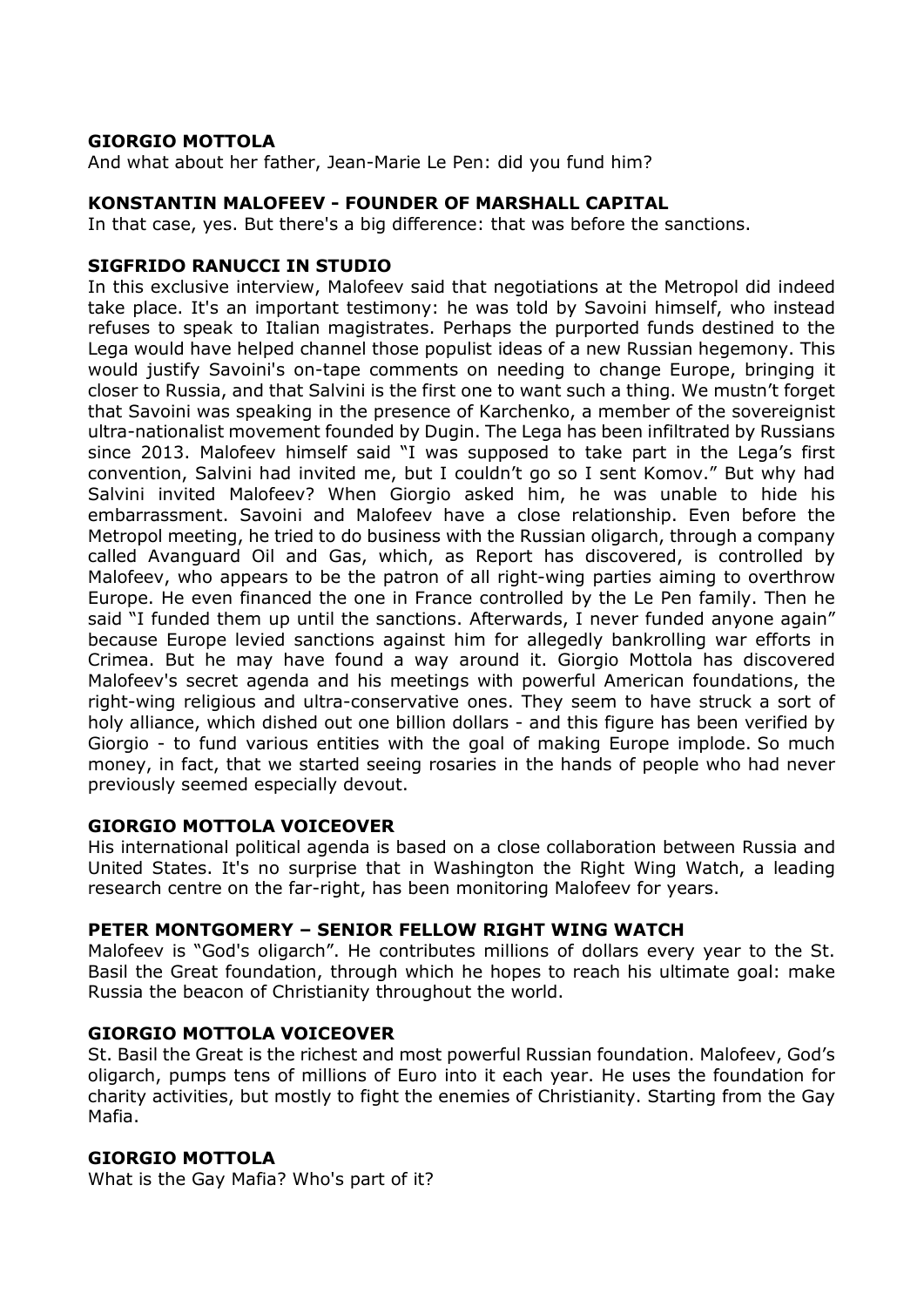# KONSTANTIN MALOFEEV - FOUNDER OF MARSHALL CAPITAL

No, I do not use this word. I use the word "sodomites".

# GIORGIO MOTTOLA

Sodomites??

# KONSTANTIN MALOFEEV - FOUNDER OF MARSHALL CAPITAL

Or I can use the word "pederast".

#### GIORGIO MOTTOLA

Don't you think that's a bit offensive?

# KONSTANTIN MALOFEEV - FOUNDER OF MARSHALL CAPITAL

As a Christian, I demand to use this word and I believe that these people really need to calm down. Why must Europe become a land of sodomites?

#### GIORGIO MOTTOLA

What is their agenda? What are their goals?

#### KONSTANTIN MALOFEEV - FOUNDER OF MARSHALL CAPITAL

They want to promote their abormality. If there were no "Gay Pride" events, men would never be attracted to other men.

#### GIORGIO MOTTOLA

So the danger is that they will make us all gay?

#### KONSTANTIN MALOFEEV - FOUNDER OF MARSHALL CAPITAL

Not everyone, but more and more people.

#### GIORGIO MOTTOLA VOICEOVER

But gay lobbies are not the only enemies who pose a threat to the Christian roots of Russia and Europe.

#### GIORGIO MOTTOLA

In your ideal world, what is the role of women?

#### KONSTANTIN MALOFEEV - FOUNDER OF MARSHALL CAPITAL

Their role is to be loved by their husbands. Only unhappy and unloved women become feminists. And we must provide them with enough money. That way, they wouldn't want to work and they would stay at home. Only women who embrace their role as housewives and mothers can put a stop to the population decline.

#### GIORGIO MOTTOLA

Does Salvini share these values?

#### KONSTANTIN MALOFEEV - FOUNDER OF MARSHALL CAPITAL

Of course. His speech in Verona was magnificent.

#### MATTEO SALVINI - FEDERAL SECRETARY OF THE LEGA VERONA – 30 March 2019 – WORLD CONGRESS OF FAMILIES

I'm fascinated by these purported feminists who protest for a fee. If I were a woman, I'd be embarrassed... I think there's an organised tourism business behind this. I mean,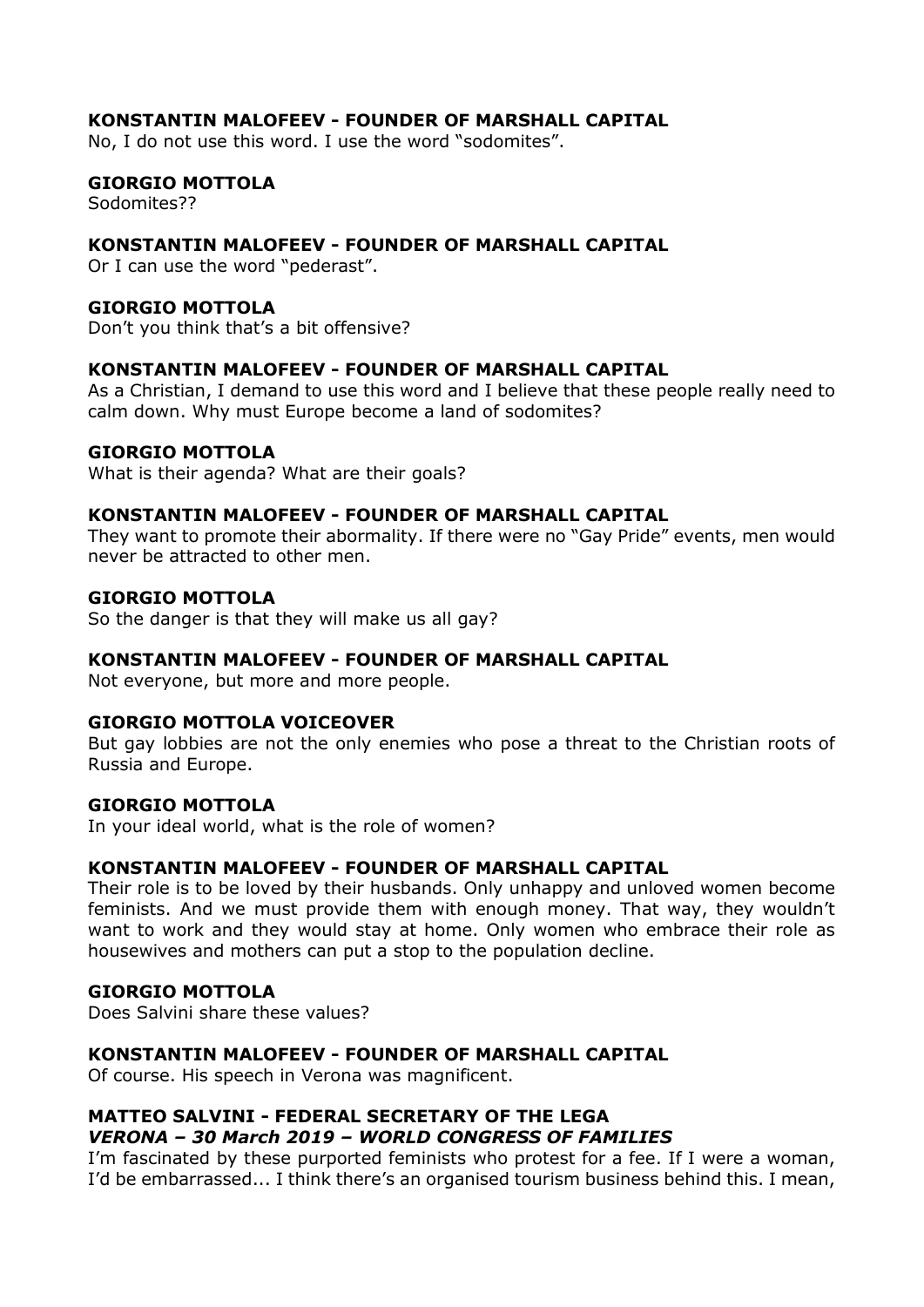I'll go to Verona for a bit, then to Genoa, then to Palermo. Always the same people, saying the same things, with the same signs.

# GIORGIO MOTTOLA VOICEOVER

As his trips to Russia got more frequent, Salvini's public religiosity seemed to undergo a profound transformation.

# MATTEO SALVINI - FEDERAL SECRETARY OF THE LEGA MILANO – 18 MAY 2019 – "PRIMA L'ITALIA" RALLY

And I personally entrust Italy, my life and your lives to the immaculate heart of the Mary, and I am certain she will lead us to victory.

#### GIORGIO MOTTOLA VOICEOVER

Then came social media posts about the Virgin Mary, a slew of religious symbols, and many crosses kissed in public. All the way to his public endorsement of the World Congress of Families, last March in Verona.

# MATTEO SALVINI - FEDERAL SECRETARY OF THE LEGA

If it's lame to talks about mum, dad and kids, while calling oneself a Christian or a Catholic, then I am proud to be lame.

# GIORGIO MOTTOLA VOICEOVER

The World Congress of Families, which Salvini endorsed, is an international advocacy group that opposes abortion and gay marriage.

Its president is an American, Brian Brown, and his vice-president is an old acquaintance of ours, Alexey Komov. The organisation has been around for over 20 years, but it was Konstantin Malofeev who revitalised it in 2013. That's the year when God's oligarch secretly travelled to the US to meet with the leaders of the Religious Right, alongside Alexey Komov.

# ALEXEY KOMOV - HONORARY PRESIDENT OF THE LOMBARDIA RUSSIA ASSOCIATION

All I did was help out a bit. But I can assure you that money had nothing to do with it.

# GIORGIO MOTTOLA VOICEOVER

In fact, he helped out more than a bit. Thanks to this email which Komov sent Malofeev, which we found in the database of the OCCRP Consortium, we were able to piece together Malofeev's full schedule of meetings in the US. In Washington, he met with Republican congressmen like Chris Smith, representatives from the Family Research Council, one the leading American anti-abortion organisations, Nation for Marriage, which is led by World Congress for Families president Brian Brown, and representatives of the Heritage Foundation and the Leadership Institute, two of the most powerful Republican foundations.

#### GIORGIO MOTTOLA

What was the subject of these meetings?

#### KONSTANTIN MALOFEEV - FOUNDER OF MARSHALL CAPITAL

We talked about how families can be shielded from the totalitarian sodomite agenda that is taking hold all around the world.

#### GIORGIO MOTTOLA

So was that when the Holy Alliance was born?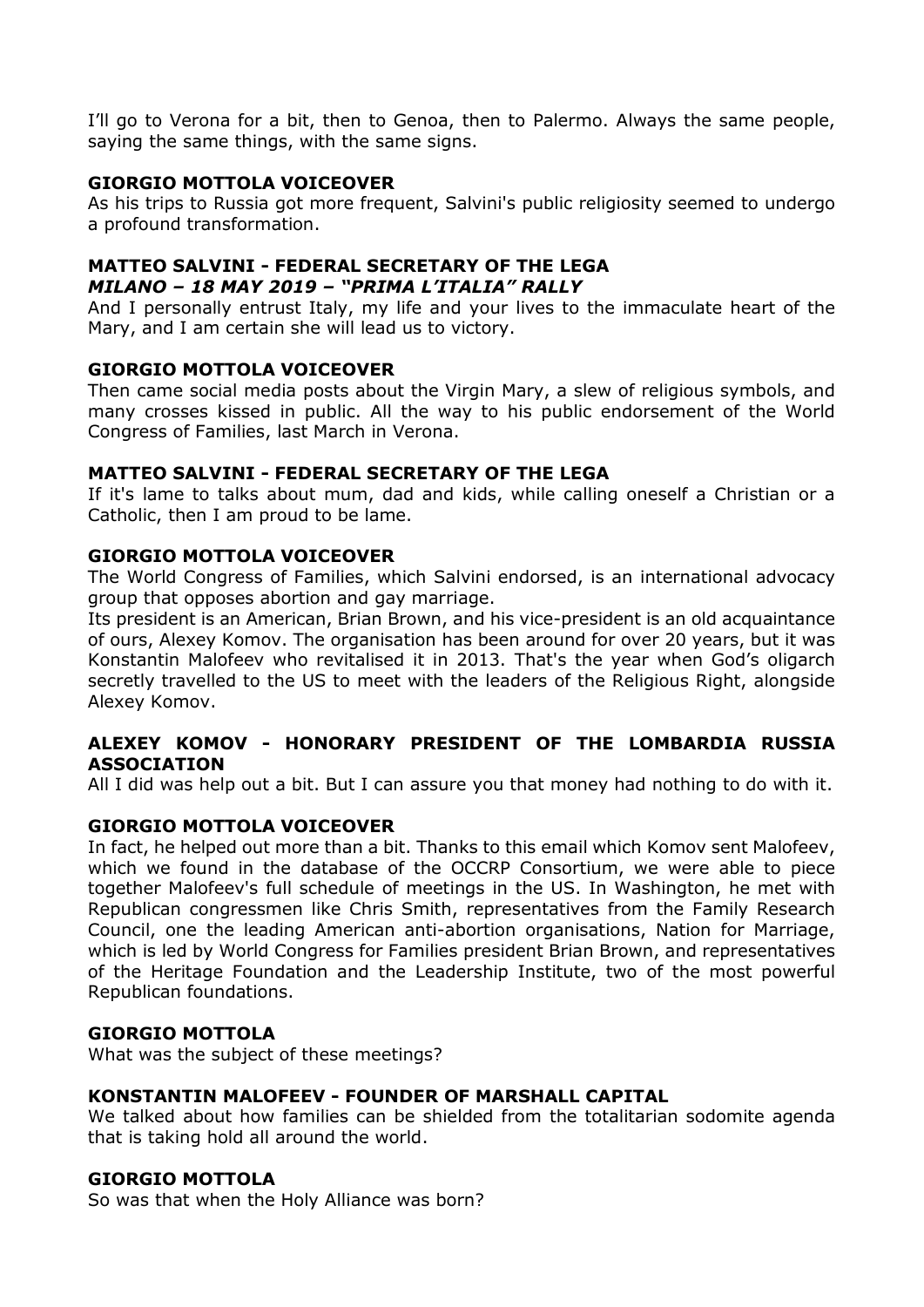# KONSTANTIN MALOFEEV - FOUNDER OF MARSHALL CAPITAL

Yes, the idea was born there.

#### GIORGIO MOTTOLA VOICEOVER

The Holy Alliance of the World Congress of Families gathered a few months later, in 2014, in Moscow, for the first international ultra-conservative convention organised by Malofeev. The Americans participated even though Crimea had been invaded a few months earlier, and both the US and Europe had levied sanctions against Russia and God's oligarch.

#### GIORGIO MOTTOLA

Was it Malofeev who paid for the Moscow Forum?

#### ALEXEY KOMOV - HONORARY PRESIDENT OF THE LOMBARDIA RUSSIA ASSOCIATION

I can just say that Malofeev and his foundation St. Basil the Great were major contributors.

#### GIORGIO MOTTOLA VOICEOVER

Looking through the list of invitees at the 2014 Moscow Forum, we notice a significant Italian presence. The largest delegation was sent by the Pro Vita association lead by Toni Brandi.

#### GIORGIO MOTTOLA

Were there lots of Italians at the Moscow Forum?

#### TONI BRANDI - PRESIDENT OF PRO VITA ASSOCIATION

Maybe ten, or fifteen. Ah, that one.. about large families, or something like that.

#### GIORGIO MOTTOLA

All paid by the Russians. Great hospitality.

#### TONI BRANDI - PRESIDENT OF PRO VITA ASSOCIATION

No, that's not true. They just paid for the hotel.

#### GIORGIO MOTTOLA

And the flight.

#### TONI BRANDI - PRESIDENT OF PRO VITA ASSOCIATION

OK, I can't remember now.

#### GIORGIO MOTTOLA VOICEOVER

The Pro Vita association has made a name for itself in recent years with its "shockvertising" campaigns against abortion and gay marriage. Its spokesperson is Alessandro Fiore, son of Forza Nuova leader Roberto Fiore. Until a few years ago, the organisation's newsletter was distributed by Rapida Vis, a company registered to the sons of the Forza Nuova boss.

#### GIORGIO MOTTOLA

About your relationship with Roberto Fiore, is Pro Vita a front group for Forza Nuova?

#### TONI BRANDI - PRESIDENT OF PRO VITA ASSOCIATION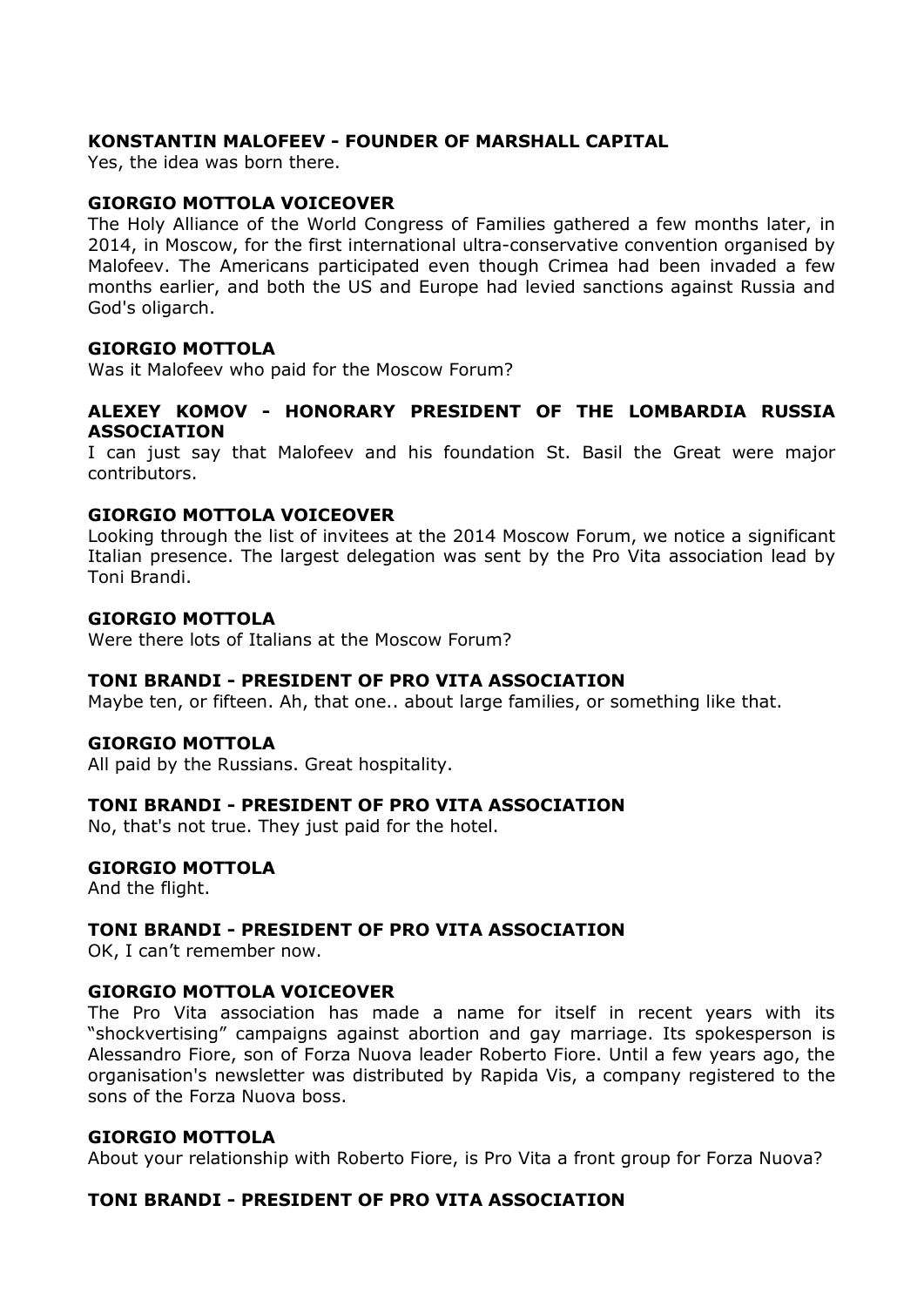My son, you have such a nice clean face, why do you say such nonsense? See how polite I'm being? I said "nonsense".

# GIORGIO MOTTOLA

His son, Alessandro Fiore, is the group's spokesperson.

#### TONI BRANDI - PRESIDENT OF PRO VITA ASSOCIATION

He's the campaign director. So what?

#### GIORGIO MOTTOLA

The editor of the Pro Vita newsletter, before it was purchased by the group, was a company called MP owned by one Beniamino Iannace, another Forza Nuova member.

# TONI BRANDI - PRESIDENT OF PRO VITA ASSOCIATION

So what does any of this mean?

#### GIORGIO MOTTOLA

There are lots of links to Forza Nuova.

#### TONI BRANDI - PRESIDENT OF PRO VITA ASSOCIATION

Ok, I suppose...

#### GIORGIO MOTTOLA

So I am asking you, is it a Forza Nuova front group? Do you share...

#### TONI BRANDI - PRESIDENT OF PRO VITA ASSOCIATION

No, that's not true.

#### GIORGIO MOTTOLA

Are you the drive belt of Forza Nuova in the pro-life movement?

#### TONI BRANDI - PRESIDENT OF PRO VITA ASSOCIATION

Respectfully, find one photograph where I can be seen in public talking to Roberto Fiore and you'll be right.

#### GIORGIO MOTTOLA VOICEOVER

We did better than a photograph. Toni Brandi is in the Pro Vita T-shirt, and next to him is Roberto Fiore. The footage comes from a documentary called "Sodoma", commissioned by Russian anti-gay groups.

#### GIORGIO MOTTOLA

It seems difficult to try and deny this close connection between yourself and the Pro Vita association. There's the business aspects, your son, and then...

#### ROBERTO FIORE – FORZA NUOVA PARTY SECRETARY

We share the same ideas.

#### GIORGIO MOTTOLA

You share the same ideas?

#### ROBERTO FIORE – FORZA NUOVA PARTY SECRETARY

Of course.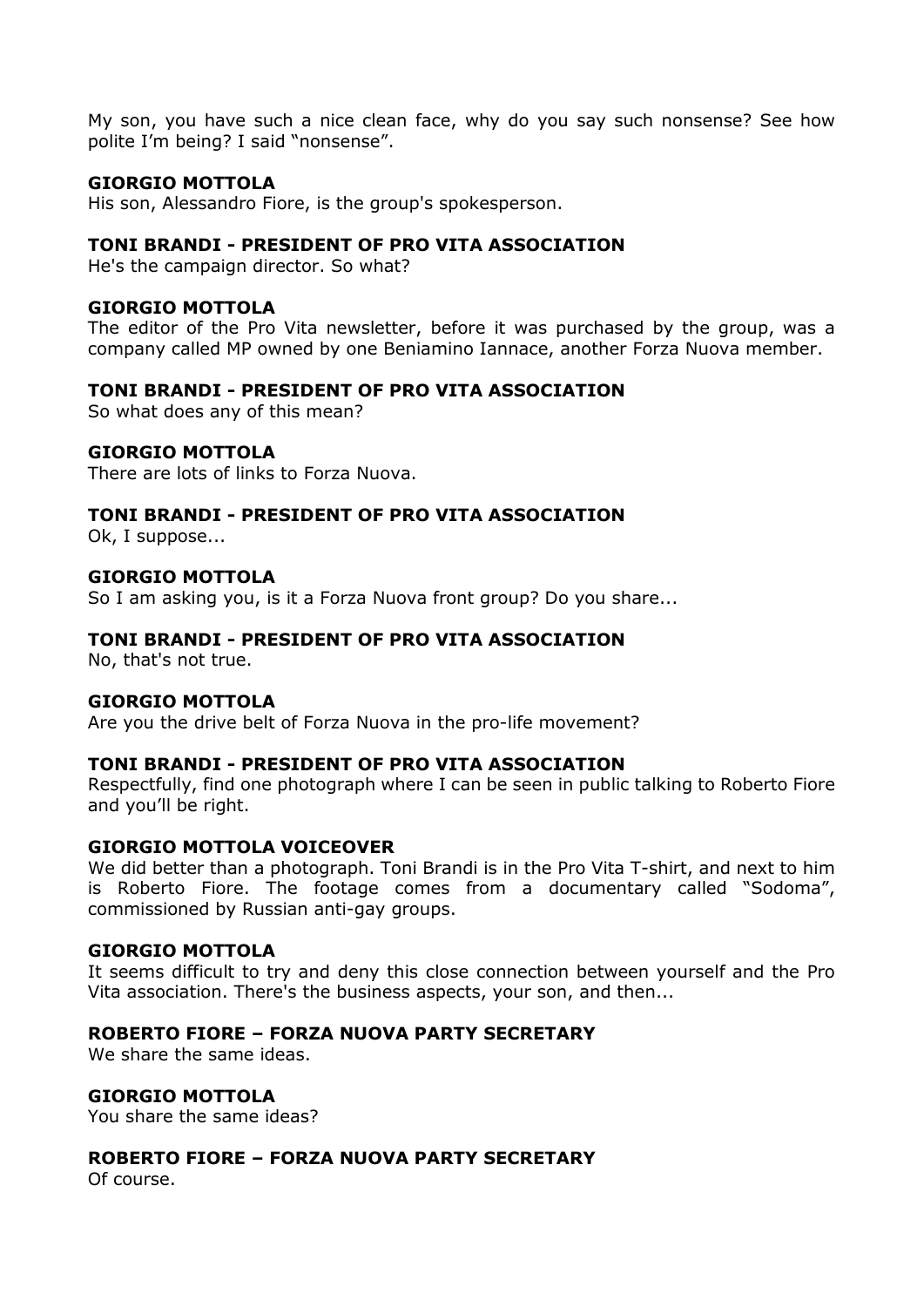Were you part of the Pro Vita delegation at the 2014 forum for families in Russia?

# ROBERTO FIORE – FORZA NUOVA PARTY SECRETARY

In Russia? Yes, I was there.

# GIORGIO MOTTOLA

So you also know Konstantin Malofeev?

# ROBERTO FIORE – FORZA NUOVA PARTY SECRETARY

I know Konstantin Malofeev.

# GIORGIO MOTTOLA

Have you met with him many times?

# ROBERTO FIORE – FORZA NUOVA PARTY SECRETARY

I've met with him.

#### GIORGIO MOTTOLA VOICEOVER

It wasn't just a meeting: in this email from the OCCRP database, Alexey Komov, Malofeev's man, calls Roberto Fiore "our pro-Russian friend from Italy". And Fiore turned to Komov when he needed to find a lawyer for a neo-fascist leader who'd been arrested in Greece

#### GIORGIO MOTTOLA

There's this email where you're asking for a lawyer to be sent to Athens because...

#### ROBERTO FIORE – FORZA NUOVA PARTY SECRETARY

Of course. We believe that Russia has a major role in the world, with its juridical culture, its history, and the crusades for liberties that Russia is currently sponsoring throughout the world.

# GIORGIO MOTTOLA

So Komov was right when you called you their "pro-Russian friend from Italy"?

# ROBERTO FIORE – FORZA NUOVA PARTY SECRETARY

Absolutely.

#### GIORGIO MOTTOLA VOICEOVER

In addition to offering political support, Russia also channelled loads of money into Italy's pro-life scene. Three accounts in Eastern Europe, linked to companies in Azerbaijan and Russia, sent over 2 million Euro to Luca Volonté's Novae Terrae Foundation. Volonté is a former UDC congressman who, together with Alexey Komov, serves on the board of the Howard Center, a foundation chaired by Brian Brown which organises the World Congress of Families. Starting in 2015, they were joined on the board of Novae Terrae by Lega senator Simone Pillon.

# GIORGIO MOTTOLA

Even after the investigation began...

# SIMONE PILLON - SENATOR (LEGA)

Excuse me. So, what's up, Putin?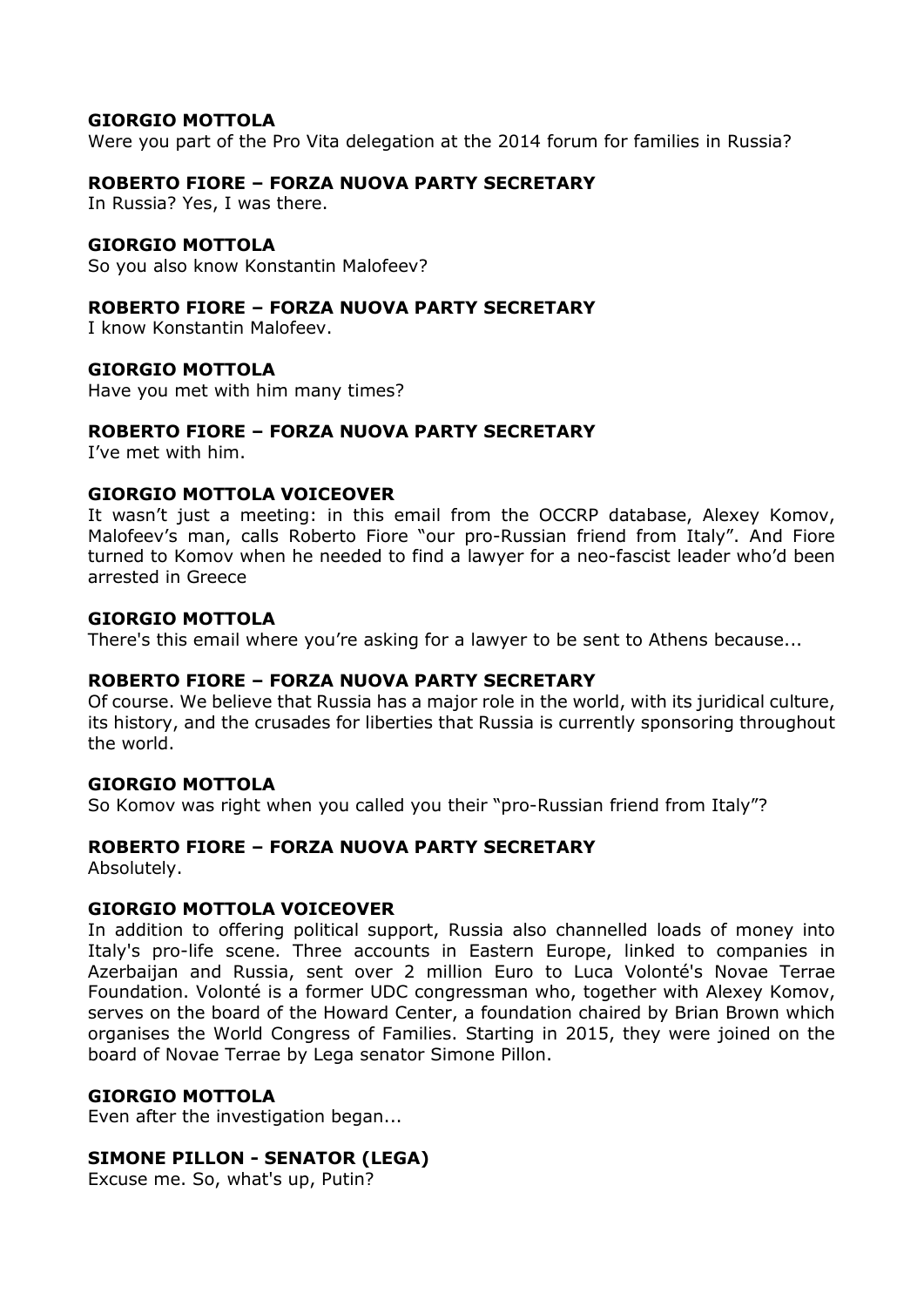Senator, you're making a joke of this...

# SIMONE PILLON - SENATOR (LEGA)

You guys are the joke!

# GIORGIO MOTTOLA

We're the joke?

# SIMONE PILLON - SENATOR (LEGA)

You have to spread filth onto everything you touch.

#### GIORGIO MOTTOLA

Us? Or the foundations that receive money from offshore companies?

# GIORGIO MOTTOLA VOICEOVER

In 2015, Luca Volonté was indicted on charges of international corruption for the offshore money received by Novae Terrae. But his foundation continues to receive money. Just not from the East, but from the West. Donors include the American foundations friendly with Malofeev, like the National Organisation for Marriage and the Home School Legal Defence, and especially Patrick Slim, the son of Carlos Slim, the world's fifth richest man. These donations were made around the time when Senator Pillon joined the foundation, but he has nothing to do with the investigation focussing on Volonté.

# GIORGIO MOTTOLA

First: how was this money used? Second: why did you receive so much money from abroad?

#### SIMONE PILLON - SENATOR (LEGA)

The pro-life and pro-family world world is a beautiful reality which, thank God, is not just in Italy, and evidently self-funding methods are working.

#### GIORGIO MOTTOLA

Since pro-life groups are pursuing a very specific political agenda, which is changing legislation in our country...

#### SIMONE PILLON - SENATOR (LEGA)

Excuse me, what is your goal? Are you trying to say "Pillon is a bad guy", and "I was wrong, he's not getting roubles, he's getting dollars"?

#### GIORGIO MOTTOLA

I am just listing you a series of wire transfers, all made from foreign organisations.

#### SIMONE PILLON - SENATOR (LEGA)

Your goal is very clear. Thanks for the question. All money received by the associations comes from perfectly legal operations, at least during the time when I was there. If you have evidence to the contrary, make your accusation and I'll file my defamation suit. Alright?

#### GIORGIO MOTTOLA

Sure, but the point is: why did Patrick Slim, one of the world's richest men, at one point...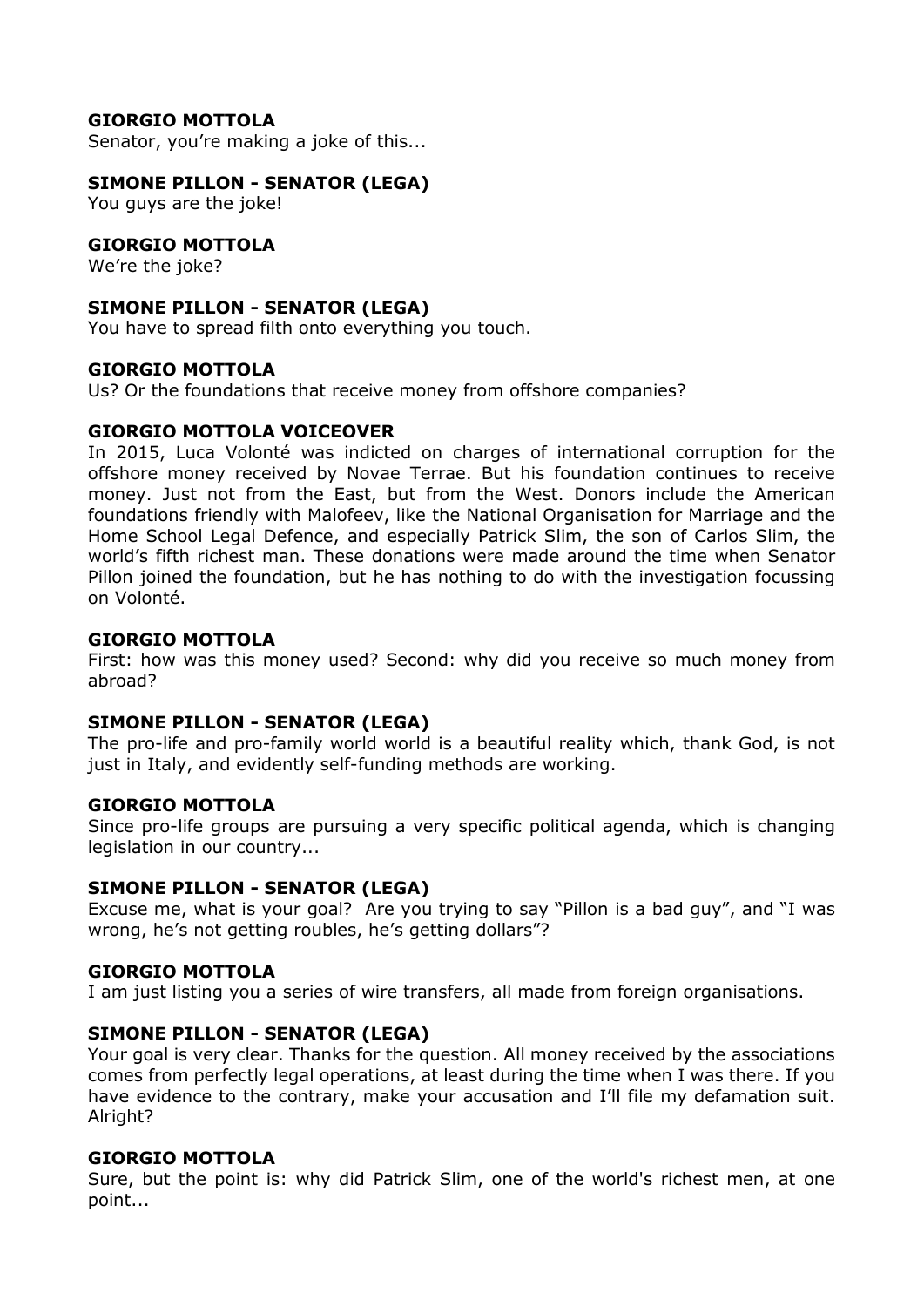# SIMONE PILLON - SENATOR (LEGA)

Ask the Novae Terrae Foundation, why are you asking me?

#### GIORGIO MOTTOLA

But you were on their board of directors, senator.

#### SIMONE PILLON - SENATOR (LEGA)

Ask the Novae Terrae Foundation.

#### GIORGIO MOTTOLA

Who exactly do I ask?

#### SIMONE PILLON - SENATOR (LEGA)

At this time, I in no way represent.. Actually, I didn't even represent them before.

#### GIORGIO MOTTOLA

But while you were there, they were receiving money from Patrick Slim.

#### SIMONE PILLON - SENATOR (LEGA)

I repeat, bring me evidence of the funding you speak of, not those notes scribbled on that piece of toilet paper, and then I'll answer you...

#### GIORGIO MOTTOLA

That's my planner, senator, have some respect.

#### SIMONE PILLON - SENATOR (LEGA)

Sorry, that piece of planner paper.

#### SIGFRIDO RANUCCI IN STUDIO

Even a planner page can be a bit rough if it contains evidence of wire transfers made by the National Organization for Marriage and by Patrick Slim, as Giorgio was mentioning. About 75 thousand Euro. It remains to be seen how they were spent, but Pillon didn't wish to talk about that. He's the Lega senator known for his controversial and hotly-debated family law bill, and for his positions against abortion and gay rights. At any rate, what we found out in our investigations is that Malofeev, God's oligarch, has offered support, in various ways, to Salvini's Lega, to Forza Nuova's leader Fiore, and to the head of the Pro Vita organisation Brandi. And while scouring the database of the OCCRP journalistic consortium, Giorgio found evidence of Malofeev's meetings with executives from the powerful American foundation of the ultra-religious right. These organisations are so powerful that, for the first time in history, the majority of US states are now passing or about to pass laws against abortion. In Alabama it's already been enacted: abortion is now illegal even if a woman becomes pregnant following incest or rape. And in those same foundations, together with Malofeev we also found the donors who funded Trump's campaign, and the ones who funded Cambridge Analytica, that company which broke into 50 million Facebook accounts and is said to have influenced the outcome of the presidential elections as well as Brexit. This Holy Alliance, these foundations are a bit like revolving doors at hotels: anonymous donations come in and are redistributed to other foundations and organisations, like the far-right ultra-religious movements which have been sponsoring anti-abortion and anti-gay rights campaigns, to make European culture feel threatened. In other words, to power an enormous fear factory. One billion dollars, as Giorgio has found, of documented funding. A few pennies even ended up in the pockets of an old friend of ours.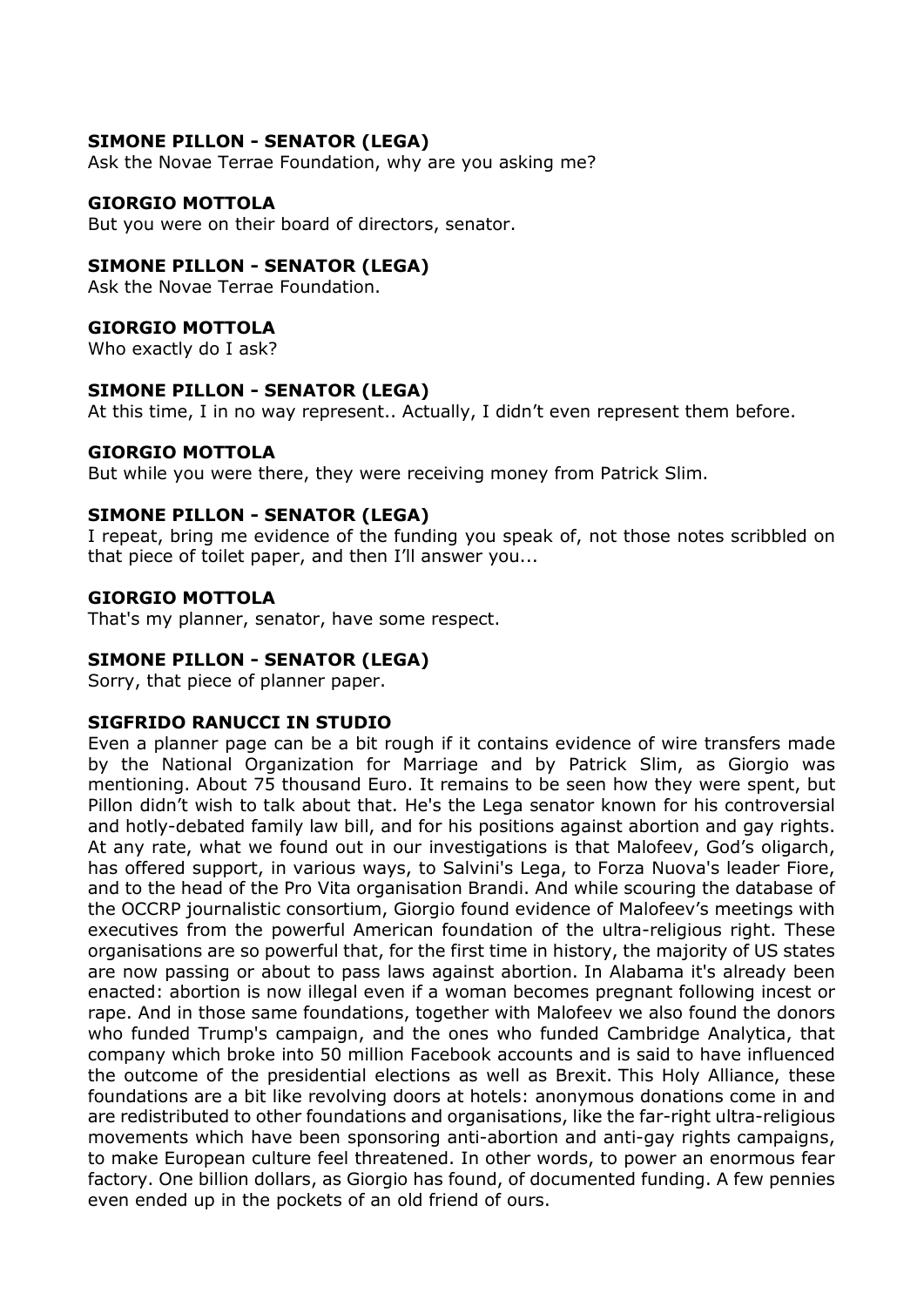# GIORGIO MOTTOLA VOICEOVER

Between 2012 and 2016, Novae Terrae wired funds to numerous associations of the ultra-traditionalist pro-life world, like "Citizen Go", specialized in campaigns against gay marriage; the Iona Institute, famous for its anti-abortion campaigns; the Papaboys; the French foundation Manif Pour Tous; the American Sutherland Institute and especially Benjamin Harnwell's Dignitatis Humanae Institute, which is linked to Steve Bannon, the former White House chief strategist who after helping Trump win the election came to Italy and began meeting with party leaders like Giorgia Meloni, whom he offered to support.

# STEVE BANNON – FORMER WHITE HOUSE CHIEF STRATEGIST

I can help you win the upcoming European elections. We can help you prepare and administer surveys. Big data analysis, setting up control rooms, everything required to win these elections. We'll help you for free.

# GIORGIO MOTTOLA VOICEOVER

A few months after this appearance, Bannon also met with then-minister of the interior Salvini, and escorting him to the Viminale was a Lega envoy named Federico Arata. He is the son of Paolo Arata, the silent partner of wind-power magnate Vito Nicastri, who just a few days ago was convicted for bankrolling fugitive mafia boss Matteo Messina Denaro. Paolo Arata is accused of offering a 30 thousand Euro bribe to Lega undersecretary Armando Siri, in order to introduce an amendment favouring wind power. And Arata's son Federico was the one discussing electoral strategy with Bannon.

# FROM THE BRINK – BY ALYSON KLAYMAN

#### STEVE BANNON - FORMER WHITE HOUSE CHIEF STRATEGIST

We're looking to provide polling, data analytics, board room messaging.

#### FEDERICO ARATA

It's the idea that with this we can become the number one party in Italy. And then you have to tell them we have to plan. "Plan" is the key word... Victory at the European elections.

#### STEVE BANNON – FORMER WHITE HOUSE CHIEF STRATEGIST

Steve Bannon had set up his headquarters in Collepardo, in the province of Frosinone, inside this magnificent 13th century Abbey, the Certosa di Trisulti. For eight centuries it housed Carthusian Friars. Bannon and Harnwell wanted to turn it into a school of populism. After our story ran last April, the irregularities we exposed prompted the Ministry of Culture to revoke its lease to Dignitatis Humanae. But a few weeks ago we returned to the Benedictine monastery and found a surprise.

#### GIORGIO MOTTOLA

What are you still doing here? Didn't they kick you out?

#### BENJAMIN HARNWELL – PRESIDENT OF DIGNITATIS HUMANAE INSTITUTE Soon.

#### GIORGIO MOTTOLA

Are you doing like the guys at the social centres? You're squatting at the Abbey!

# BENJAMIN HARNWELL – PRESIDENT OF DIGNITATIS HUMANAE INSTITUTE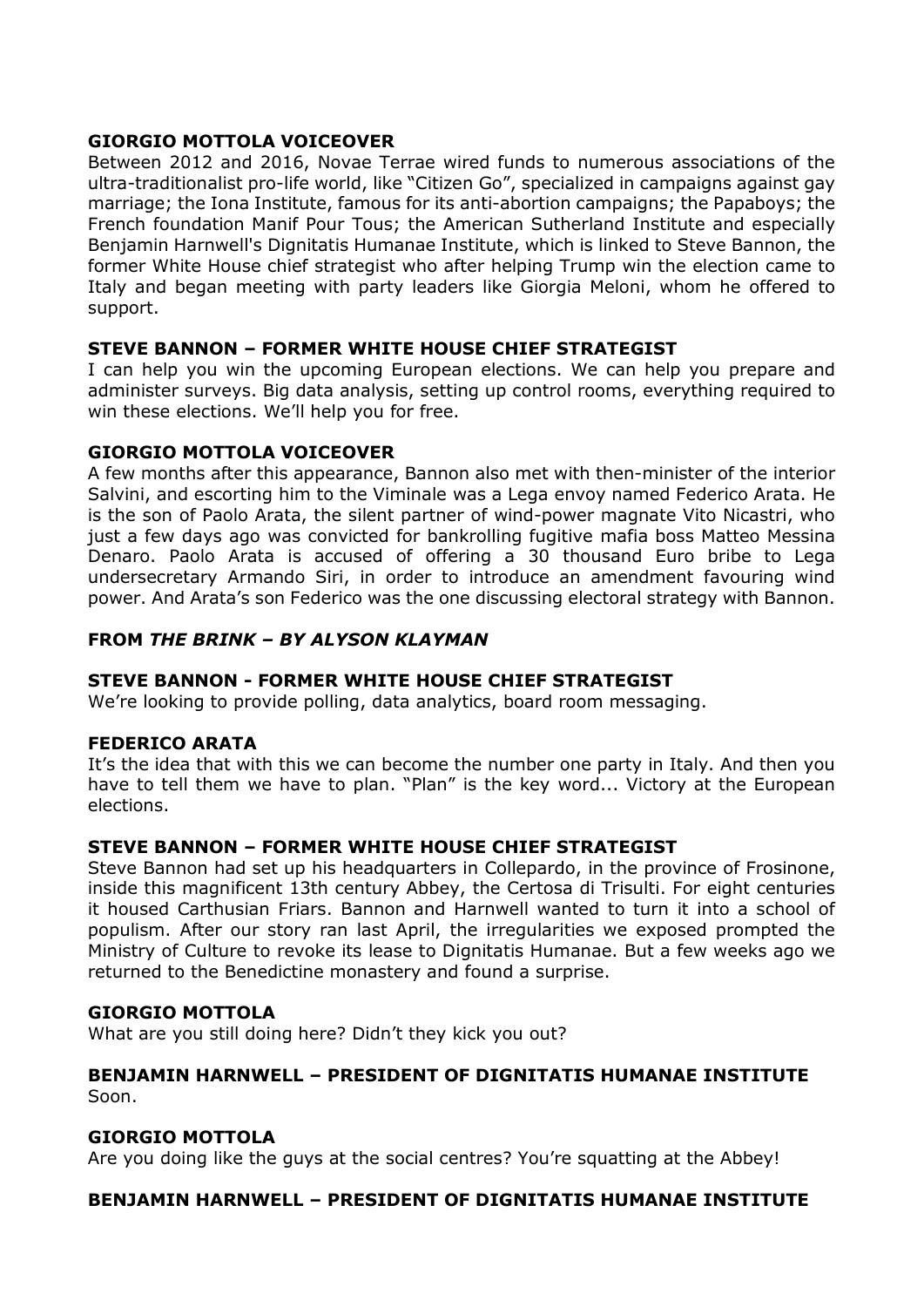Everyone thinks we already left.

# GIORGIO MOTTOLA VOICEOVER

Even though the ministry of culture had assured us they would be evicted by the end of July, Benjamin Harnwell and his organisation are still based here. Dignitatis Humanae is a link in the chain connecting the world of Malofeev with the American world close to Donald Trump. A piece of evidence is in these photos from 2012, showing the inauguration ceremony of Steve Bannon and Benjamin Harnwell's Dignitatis Humanae organisation. Doing the honours is once again him, the representative of God's oligarch, Alexey Komov.

# GIORGIO MOTTOLA

May I know why you asked Komov to give the presentation speech of Dignitatis Humanae?

#### BENJAMIN HARNWELL – PRESIDENT OF DIGNITATIS HUMANAE INSTITUTE

I can't remember who introduced us.

#### GIORGIO MOTTOLA

No, why did you choose him?

# BENJAMIN HARNWELL – PRESIDENT OF DIGNITATIS HUMANAE INSTITUTE

Well... He's a very smart guy.

#### GIORGIO MOTTOLA

Isn't it a bit odd, though, that Americans are working hand-in-hand with the Russians on these topics?

#### BENJAMIN HARNWELL – PRESIDENT OF DIGNITATIS HUMANAE INSTITUTE

No, because as Steve Bannon has said, there are things where we can collaborate. I see no issue in Christians wanting to collaborate in order to promote their interests.

#### GIORGIO MOTTOLA VOICEOVER

And Dignitatis Humanae seems to have played much more than a secondary part in building the holy alliance between Russians and Americans. In 2014, during its convention in Rome, Steve Bannon spoke via Skype and gave his blessing to the new collaboration with the Russians.

#### STEVE BANNON – DONALD TRUMP STRATEGIST

You know, Putin is a very, very, very intelligent man. We in the Judeo-Christian West must pay close attention to what he has to say about traditionalism and his support of nationalism. I believe that at this time in history, with the looming threat of a Caliphate, we can reach a deal with him on certain things.

#### GIORGIO MOTTOLA VOICEOVER

Right around this time, we see a rapid increase in the cash flow from ultra-religious American associations towards Europe. We spent months researching the financial operations of these American foundations and discovered that, in the past 10 years, they wired over one billion dollars to Europe. Almost 700 million came from associations funded by the National Christian Foundation, America's largest ultra-conservative foundation, which has a yearly budget of almost two billion dollars.

#### PETER MONTGOMERY – SENIOR FELLOW RIGHT WING WATCH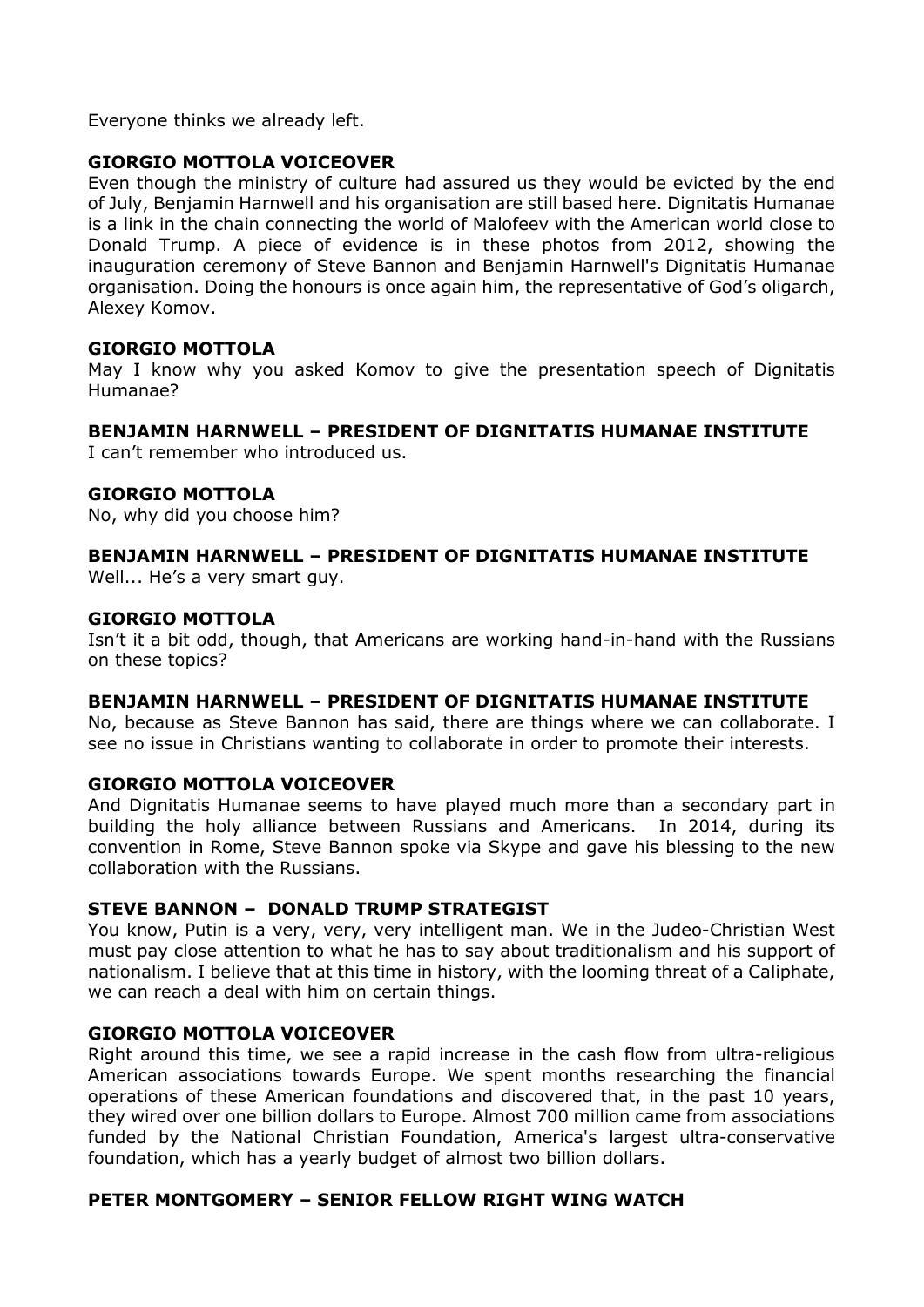If I'm a businessman and I want to finance an anti-gay campaign but I don't want to attract criticism for my contribution, the easiest solution is to give the money to the National Christian Foundation. Then, they will channel the funds to others. This way, the money can't be traced to me.

# GIORGIO MOTTOLA VOICEOVER

We can see who's receiving the money but not who's sending it. And things get even murkier with financial flows towards Europe, as nor the recipients nor even the countries are specified. Among the ultra-conservative organisations that wired the most money to Europe are the American Bible Society with almost 50 million dollars, and the Discovery Institute, which promotes pseudo-scientific creationist theories. Then there are various foundations that are part of the World Congress of Families, like the Alliance Defending Freedom and the American Center for Law & Justice, which sponsor lobbying activities in Brussels for nearly one million dollars. The icing on the cake is the Acton Institute, one of the most powerful groups of America's religious right, which even has an office in Rome. Since 2013, Acton has sent nearly one million dollars to Europe and has worked closely with the Dignitatis Humanae Institute.

# BENJAMIN HARNWELL – PRESIDENT OF DIGNITATIS HUMANAE INSTITUTE

We receive lots of support from Americans.

# GIORGIO MOTTOLA

Has the Acton Institute ever funded you?

# BENJAMIN HARNWELL – PRESIDENT OF DIGNITATIS HUMANAE INSTITUTE

I don't think so. I believe not. I don't think so.

#### GIORGIO MOTTOLA

You're not sure?

#### BENJAMIN HARNWELL – PRESIDENT OF DIGNITATIS HUMANAE INSTITUTE

Like in all of our interviews, I'd like to say no, they never funded us, but then I'll see you pull out a paper and say "look..."

#### GIORGIO MOTTOLA

You're afraid I'm gonna show you the papers? That prove you wrong? …

#### BENJAMIN HARNWELL – PRESIDENT OF DIGNITATIS HUMANAE INSTITUTE

I'm used to that by now...

#### SIGFRIDO RANUCCI IN STUDIO

Poor Benjamin, our Giorgio must have really traumatised him. And really,who can blame him? He pulled out so many papers that the government eventually revoked the abbey's lease to him, his organisation and Bannon, who planned on using the location to build an academy of populism, a school where they would train what they call "the angels of change", in order to mould Italy's new political class. Speaking of documents, Report has found a few unpublished ones that suggest the Lega was secretly at work in building a Russian-American axis. We found emails. And we learned about the role of Federico Arata, Paolo's son, whom we saw greeting Steve Bannon at the airport and escorting him to the Viminale Palace. In one email written by Federico Arata, the Palazzo Chigi consultant chosen by Giorgetti introduces himself as "the Lega's spin doctor", who's trying - he says - to help the party "elevate its standing from a social ans also international perspective". The young Arata writes an email to a man named Ted, CC'ing